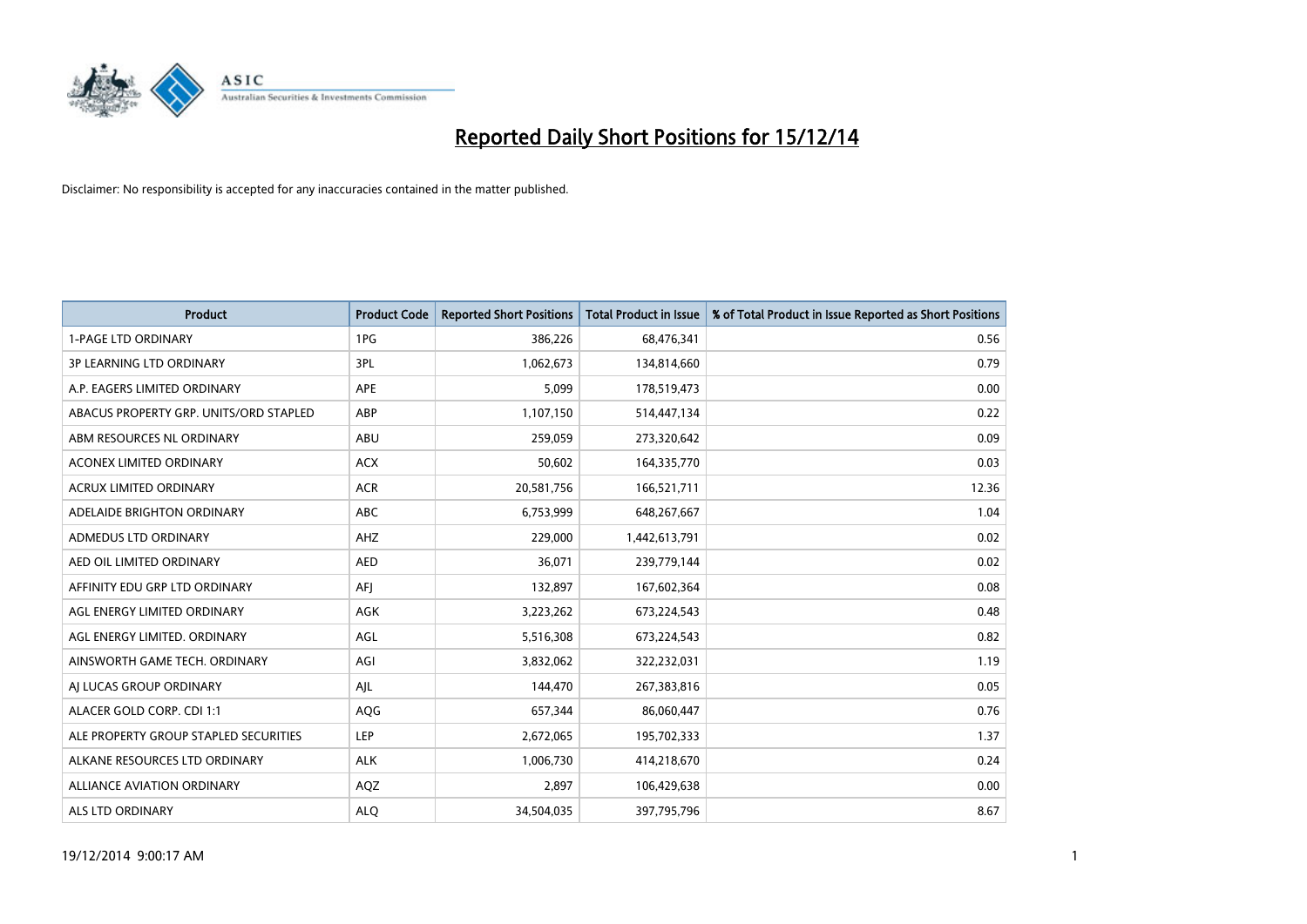

| <b>Product</b>                          | <b>Product Code</b> | <b>Reported Short Positions</b> | <b>Total Product in Issue</b> | % of Total Product in Issue Reported as Short Positions |
|-----------------------------------------|---------------------|---------------------------------|-------------------------------|---------------------------------------------------------|
| ALTIUM LIMITED ORDINARY                 | <b>ALU</b>          | 52,232                          | 129,272,762                   | 0.04                                                    |
| ALUMINA LIMITED ORDINARY                | <b>AWC</b>          | 27,989,249                      | 2,806,225,615                 | 1.00                                                    |
| AMALGAMATED HOLDINGS ORDINARY           | <b>AHD</b>          | 1,398                           | 157,917,136                   | 0.00                                                    |
| AMCOM TELECOMM. ORDINARY                | AMM                 | 5,443,454                       | 266,399,148                   | 2.04                                                    |
| AMCOR LIMITED ORDINARY                  | AMC                 | 11,230,082                      | 1,206,684,923                 | 0.93                                                    |
| AMP LIMITED ORDINARY                    | AMP                 | 11,429,342                      | 2,957,737,964                 | 0.39                                                    |
| ANSELL LIMITED ORDINARY                 | <b>ANN</b>          | 5,416,707                       | 153,139,924                   | 3.54                                                    |
| ANTARES ENERGY LTD ORDINARY             | AZZ                 | 659,538                         | 242,750,000                   | 0.27                                                    |
| ANZ BANKING GRP LTD CAP NOTE 2          | <b>ANZPE</b>        | 822                             | 16,100,000                    | 0.01                                                    |
| ANZ BANKING GRP LTD ORDINARY            | ANZ                 | 18,119,319                      | 2,756,627,771                 | 0.66                                                    |
| APA GROUP STAPLED SECURITIES            | APA                 | 15,125,762                      | 835,750,807                   | 1.81                                                    |
| APN NEWS & MEDIA ORDINARY               | <b>APN</b>          | 2,827,546                       | 1,029,041,356                 | 0.27                                                    |
| AQUARIUS PLATINUM. ORDINARY             | <b>AOP</b>          | 2,818,282                       | 1,465,473,903                 | 0.19                                                    |
| ARAFURA RESOURCE LTD ORDINARY           | ARU                 | 2,000                           | 441,270,644                   | 0.00                                                    |
| ARB CORPORATION ORDINARY                | <b>ARP</b>          | 884,075                         | 79,156,214                    | 1.12                                                    |
| ARDENT LEISURE GROUP STAPLED SECURITIES | AAD                 | 3,925,764                       | 438,666,245                   | 0.89                                                    |
| ARENA REIT. STAPLED                     | <b>ARF</b>          | 101,026                         | 211,605,103                   | 0.05                                                    |
| ARENA REIT. STAPLED SEC. DEF SET        | <b>ARFDC</b>        | 27,638                          | 211,605,103                   | 0.01                                                    |
| ARISTOCRAT LEISURE ORDINARY             | ALL                 | 1,056,817                       | 630,022,253                   | 0.17                                                    |
| ARRIUM LTD ORDINARY                     | ARI                 | 79,175,263                      | 2,937,293,755                 | 2.70                                                    |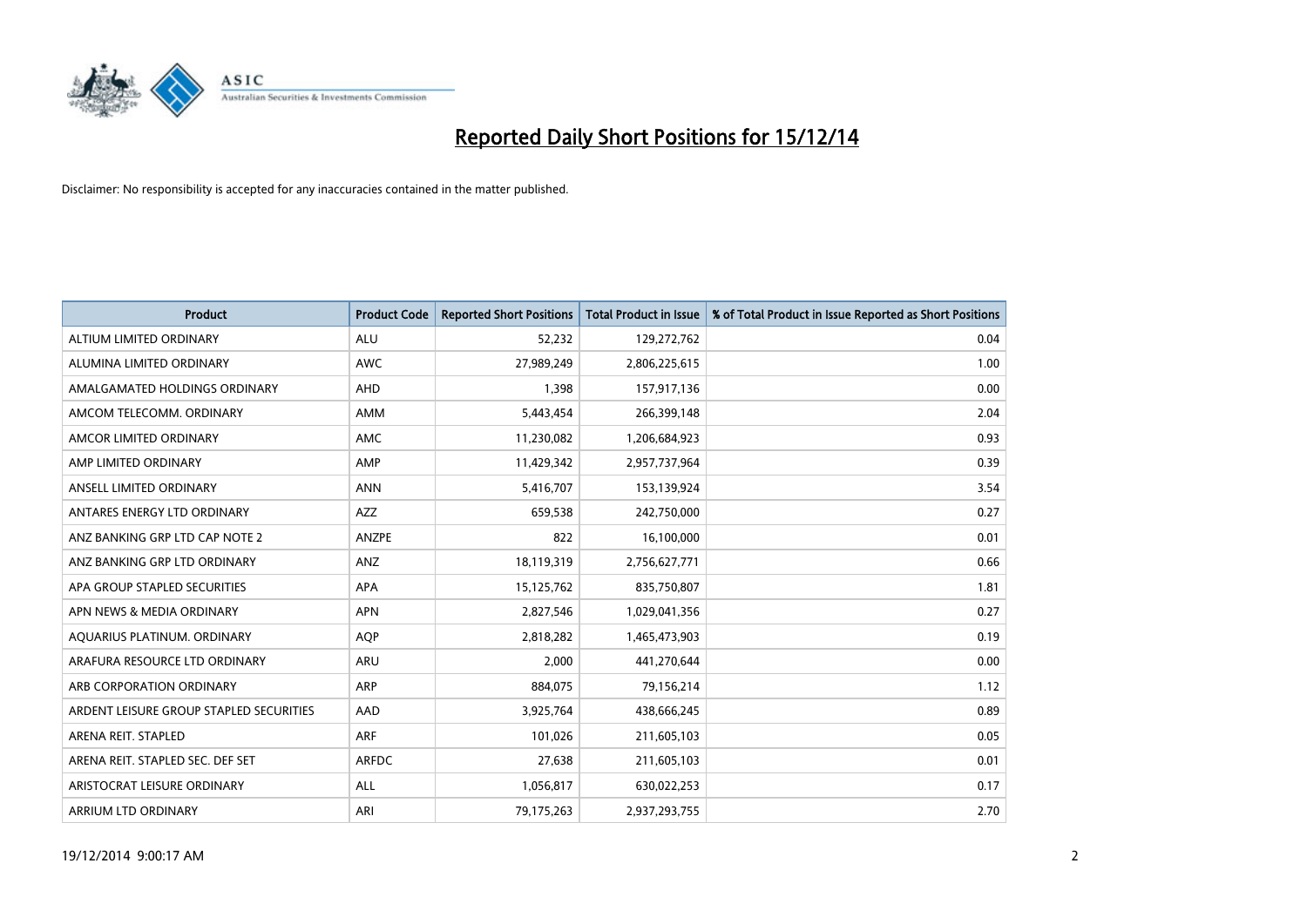

| <b>Product</b>                            | <b>Product Code</b> | <b>Reported Short Positions</b> | <b>Total Product in Issue</b> | % of Total Product in Issue Reported as Short Positions |
|-------------------------------------------|---------------------|---------------------------------|-------------------------------|---------------------------------------------------------|
| ASALEO CARE LIMITED ORDINARY              | AHY                 | 6,156,085                       | 603,469,434                   | 1.02                                                    |
| ASCIANO LIMITED ORDINARY                  | <b>AIO</b>          | 2,213,305                       | 975,385,664                   | 0.23                                                    |
| ASG GROUP LIMITED ORDINARY                | ASZ                 | 40,772                          | 206,720,839                   | 0.02                                                    |
| ASHLEY SERVICES GRP ORDINARY              | <b>ASH</b>          | 222,411                         | 150,000,000                   | 0.15                                                    |
| ASPEN GROUP ORD/UNITS STAPLED             | <b>APZ</b>          | 111,617                         | 113,183,450                   | 0.10                                                    |
| ASPIRE MINING LTD ORDINARY                | <b>AKM</b>          | 1,000,001                       | 703,463,306                   | 0.14                                                    |
| ASTRO JAP PROP GROUP STAPLED US PROHIBIT. | AJA                 | 109,772                         | 67,197,388                    | 0.16                                                    |
| ASX LIMITED ORDINARY                      | ASX                 | 6,153,442                       | 193,595,162                   | 3.18                                                    |
| ATLAS IRON LIMITED ORDINARY               | AGO                 | 101,929,831                     | 919,475,619                   | 11.09                                                   |
| ATRUM COAL NL ORDINARY                    | <b>ATU</b>          | 67,426                          | 170,142,959                   | 0.04                                                    |
| AUCKLAND INTERNATION ORDINARY             | AIA                 | 106,543                         | 1,190,484,097                 | 0.01                                                    |
| AURIZON HOLDINGS LTD ORDINARY             | AZJ                 | 2,956,821                       | 2,137,284,503                 | 0.14                                                    |
| AUSDRILL LIMITED ORDINARY                 | ASL                 | 22,568,355                      | 312,277,224                   | 7.23                                                    |
| AUSENCO LIMITED ORDINARY                  | AAX                 | 984,502                         | 168,449,799                   | 0.58                                                    |
| AUSNET SERVICES STAPLED SECURITIES        | AST                 | 37,320,865                      | 3,425,244,162                 | 1.09                                                    |
| AUST CAREERS NETWORK ORDINARY             | <b>ACO</b>          | 67,561                          | 83,719,363                    | 0.08                                                    |
| AUST INDUSTRIAL REIT UNIT                 | ANI                 | 131,638                         | 96,288,031                    | 0.14                                                    |
| AUSTAL LIMITED ORDINARY                   | ASB                 | 565,576                         | 346,772,567                   | 0.16                                                    |
| AUSTBROKERS HOLDINGS ORDINARY             | <b>AUB</b>          | 68,564                          | 61,712,763                    | 0.11                                                    |
| AUSTEX OIL LIMITED ORDINARY               | <b>AOK</b>          | 62,000                          | 558,571,402                   | 0.01                                                    |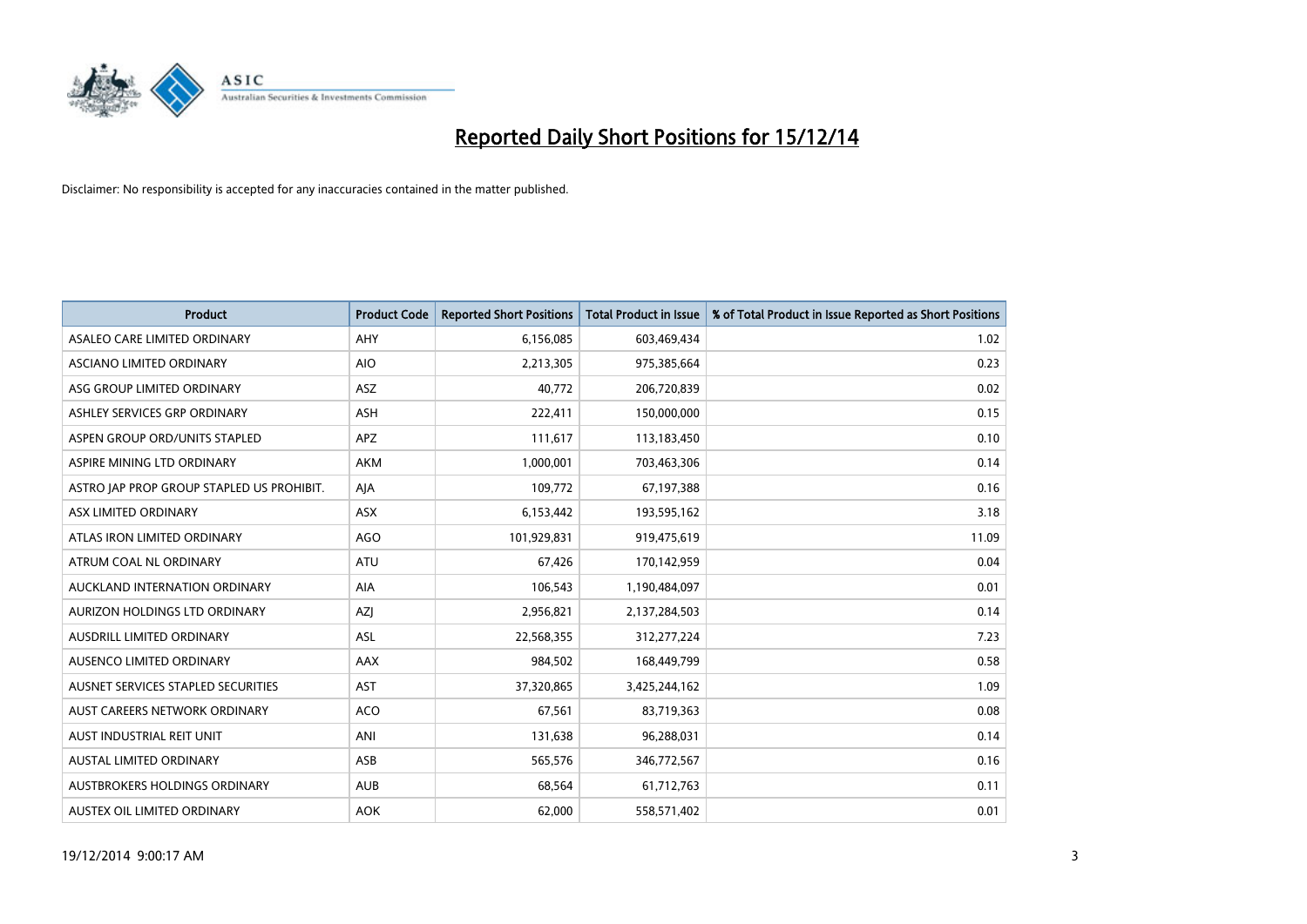

| <b>Product</b>                      | <b>Product Code</b> | <b>Reported Short Positions</b> | <b>Total Product in Issue</b> | % of Total Product in Issue Reported as Short Positions |
|-------------------------------------|---------------------|---------------------------------|-------------------------------|---------------------------------------------------------|
| AUSTIN ENGINEERING ORDINARY         | ANG                 | 517,707                         | 84,274,004                    | 0.61                                                    |
| AUSTIN EXPLORATION ORDINARY         | <b>AKK</b>          | 118,411                         | 327,862,790                   | 0.04                                                    |
| AUSTRALIAN AGRICULT, ORDINARY       | AAC                 | 6,782,469                       | 532,474,721                   | 1.27                                                    |
| AUSTRALIAN PHARM. ORDINARY          | API                 | 9,798,081                       | 488,115,883                   | 2.01                                                    |
| AUTOMOTIVE HOLDINGS ORDINARY        | AHE                 | 3,588,572                       | 306,437,941                   | 1.17                                                    |
| AVANCO RESOURCES LTD ORDINARY       | <b>AVB</b>          | 3,263,736                       | 1,661,675,855                 | 0.20                                                    |
| AVEO GROUP STAPLED SECURITIES       | AOG                 | 3,984,181                       | 499,536,460                   | 0.80                                                    |
| AWE LIMITED ORDINARY                | AWE                 | 12,340,847                      | 525,861,050                   | 2.35                                                    |
| <b>AZONTO PET LTD ORDINARY</b>      | APY                 | $\mathbf{1}$                    | 1,159,375,100                 | 0.00                                                    |
| AZUMAH RESOURCES ORDINARY           | <b>AZM</b>          | 1                               | 389,316,919                   | 0.00                                                    |
| BANDANNA ENERGY ORDINARY            | <b>BND</b>          | 17,540,654                      | 528,481,199                   | 3.32                                                    |
| BANK OF QUEENSLAND. ORDINARY        | <b>BOQ</b>          | 2,053,036                       | 366,982,047                   | 0.56                                                    |
| <b>BANNERMAN RESOURCES ORDINARY</b> | <b>BMN</b>          | 131,400                         | 335,261,507                   | 0.04                                                    |
| <b>BASE RES LIMITED ORDINARY</b>    | <b>BSE</b>          | 5,501,878                       | 563,902,771                   | 0.98                                                    |
| <b>BATHURST RES LTD. ORDINARY</b>   | <b>BRL</b>          | 303,448                         | 947,828,434                   | 0.03                                                    |
| BC IRON LIMITED ORDINARY            | <b>BCI</b>          | 16,781,713                      | 196,196,992                   | 8.55                                                    |
| BEACH ENERGY LIMITED ORDINARY       | <b>BPT</b>          | 17,296,171                      | 1,297,496,886                 | 1.33                                                    |
| BEADELL RESOURCE LTD ORDINARY       | <b>BDR</b>          | 53,783,953                      | 798,657,280                   | 6.73                                                    |
| <b>BEGA CHEESE LTD ORDINARY</b>     | <b>BGA</b>          | 2,818,325                       | 152,602,945                   | 1.85                                                    |
| BENDIGO AND ADELAIDE ORDINARY       | <b>BEN</b>          | 16,609,821                      | 450,927,758                   | 3.68                                                    |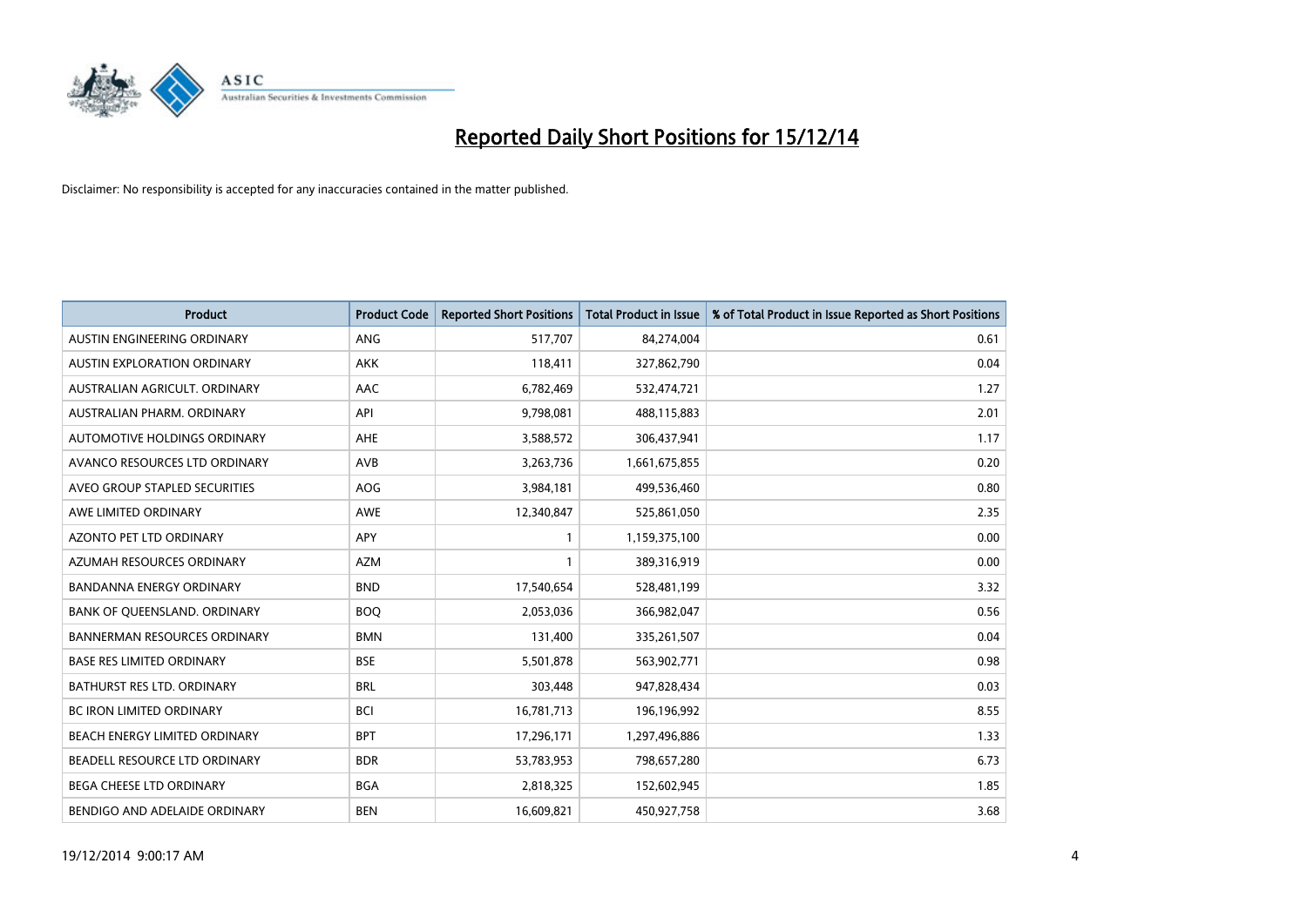

| <b>Product</b>                       | <b>Product Code</b> | <b>Reported Short Positions</b> | <b>Total Product in Issue</b> | % of Total Product in Issue Reported as Short Positions |
|--------------------------------------|---------------------|---------------------------------|-------------------------------|---------------------------------------------------------|
| BERKELEY RESOURCES ORDINARY          | <b>BKY</b>          | 80,272                          | 180,361,323                   | 0.04                                                    |
| BETASHARESCASHETF ETF UNITS          | AAA                 | 700                             | 12,958,172                    | 0.01                                                    |
| <b>BHP BILLITON LIMITED ORDINARY</b> | <b>BHP</b>          | 8,472,213                       | 3,211,691,105                 | 0.26                                                    |
| BIGAIR GROUP LIMITED ORDINARY        | <b>BGL</b>          | 81,460                          | 172,872,340                   | 0.05                                                    |
| <b>BILLABONG ORDINARY</b>            | <b>BBG</b>          | 12,046,516                      | 990,370,034                   | 1.22                                                    |
| <b>BLACKHAM RESOURCES ORDINARY</b>   | <b>BLK</b>          | 905,139                         | 143,614,941                   | 0.63                                                    |
| <b>BLACKMORES LIMITED ORDINARY</b>   | <b>BKL</b>          | 11,582                          | 17,224,199                    | 0.07                                                    |
| <b>BLUESCOPE STEEL LTD ORDINARY</b>  | <b>BSL</b>          | 7,501,101                       | 559,227,871                   | 1.34                                                    |
| <b>BOART LONGYEAR ORDINARY</b>       | <b>BLY</b>          | 21,909,194                      | 502,488,790                   | 4.36                                                    |
| <b>BORA BORA RESOURCES ORDINARY</b>  | <b>BBR</b>          | 29,314                          | 34,970,000                    | 0.08                                                    |
| BORAL LIMITED, ORDINARY              | <b>BLD</b>          | 13,827,511                      | 782,736,249                   | 1.77                                                    |
| BPS TECHNOLOGY LTD ORDINARY          | <b>BPS</b>          | 10                              | 58,500,000                    | 0.00                                                    |
| <b>BRADKEN LIMITED ORDINARY</b>      | <b>BKN</b>          | 3,668,535                       | 171,027,249                   | 2.15                                                    |
| <b>BRAMBLES LIMITED ORDINARY</b>     | <b>BXB</b>          | 6,512,936                       | 1,566,109,603                 | 0.42                                                    |
| BREVILLE GROUP LTD ORDINARY          | <b>BRG</b>          | 4,036,081                       | 130,095,322                   | 3.10                                                    |
| <b>BRICKWORKS LIMITED ORDINARY</b>   | <b>BKW</b>          | 45,200                          | 148,403,478                   | 0.03                                                    |
| BT INVESTMENT MNGMNT ORDINARY        | <b>BTT</b>          | 3,963                           | 290,699,283                   | 0.00                                                    |
| <b>BURSON GROUP LTD ORDINARY</b>     | <b>BAP</b>          | 1,800,953                       | 163,585,666                   | 1.10                                                    |
| <b>BURU ENERGY ORDINARY</b>          | <b>BRU</b>          | 16,230,329                      | 339,997,078                   | 4.77                                                    |
| <b>BWP TRUST ORDINARY UNITS</b>      | <b>BWP</b>          | 12,335,396                      | 639,724,826                   | 1.93                                                    |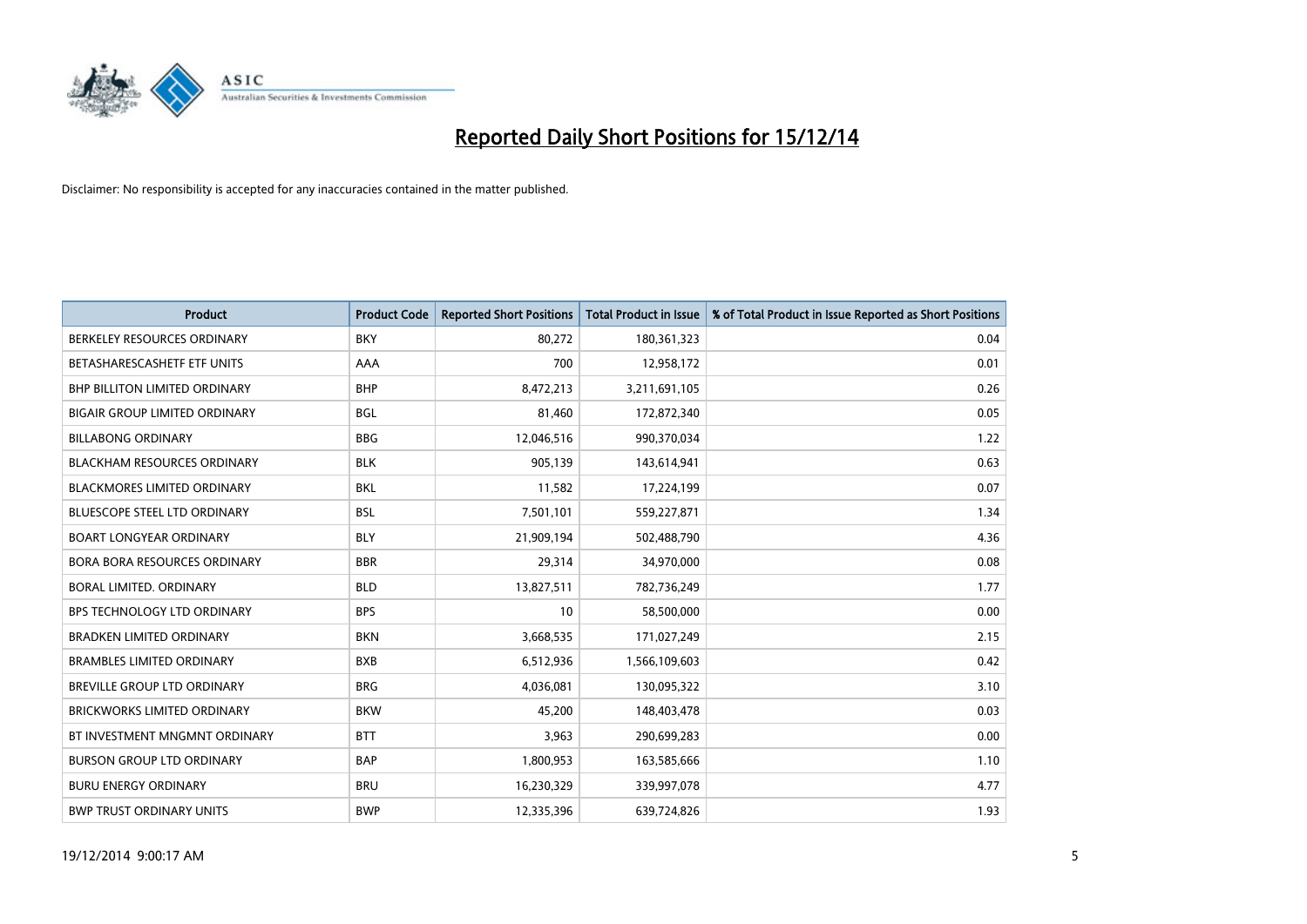

| <b>Product</b>                          | <b>Product Code</b> | <b>Reported Short Positions</b> | <b>Total Product in Issue</b> | % of Total Product in Issue Reported as Short Positions |
|-----------------------------------------|---------------------|---------------------------------|-------------------------------|---------------------------------------------------------|
| <b>CABCHARGE AUSTRALIA ORDINARY</b>     | CAB                 | 9,664,391                       | 120,430,683                   | 8.02                                                    |
| CADENCE CAPITAL ORDINARY                | <b>CDM</b>          | 150,286                         | 199,910,008                   | 0.08                                                    |
| CALTEX AUSTRALIA ORDINARY               | <b>CTX</b>          | 1,373,530                       | 270,000,000                   | 0.51                                                    |
| CAPE LAMBERT RES LTD ORDINARY           | <b>CFE</b>          | 280,137                         | 626,686,586                   | 0.04                                                    |
| CAPITOL HEALTH ORDINARY                 | CAI                 | 1,473,412                       | 431,517,271                   | 0.34                                                    |
| <b>CARDNO LIMITED ORDINARY</b>          | CDD                 | 14,039,163                      | 164,362,901                   | 8.54                                                    |
| CARNARVON PETROLEUM ORDINARY            | <b>CVN</b>          | 1,861,265                       | 988,288,369                   | 0.19                                                    |
| CARSALES.COM LTD ORDINARY               | <b>CRZ</b>          | 14,971,488                      | 238,980,574                   | 6.26                                                    |
| <b>CASH CONVERTERS ORDINARY</b>         | CCV                 | 8,639,954                       | 478,876,525                   | 1.80                                                    |
| CEDAR WOODS PROP. ORDINARY              | <b>CWP</b>          | 192,774                         | 78,336,371                    | 0.25                                                    |
| CENTRAL PETROLEUM ORDINARY              | <b>CTP</b>          | 226,475                         | 368,718,957                   | 0.06                                                    |
| CENTURIA METRO REIT STAPLED             | <b>CMA</b>          | 6,626                           | 71,500,158                    | 0.01                                                    |
| CFS RETAIL TRUST GRP STAPLED SECURITIES | <b>CFX</b>          | 5,326,340                       | 3,050,355,727                 | 0.17                                                    |
| <b>CHALLENGER LIMITED ORDINARY</b>      | <b>CGF</b>          | 429,295                         | 569,725,821                   | 0.08                                                    |
| <b>CHANDLER MACLEOD LTD ORDINARY</b>    | <b>CMG</b>          | 662,195                         | 547,985,086                   | 0.12                                                    |
| CHARTER HALL GROUP STAPLED US PROHIBIT. | <b>CHC</b>          | 989,508                         | 355,051,540                   | 0.28                                                    |
| <b>CHARTER HALL RETAIL UNITS</b>        | <b>CQR</b>          | 14,630,087                      | 372,893,153                   | 3.92                                                    |
| <b>CHORUS LIMITED ORDINARY</b>          | <b>CNU</b>          | 97,601                          | 396,369,767                   | 0.02                                                    |
| CITIGOLD CORP LTD ORDINARY              | <b>CTO</b>          | 50,000                          | 1,563,907,767                 | 0.00                                                    |
| CLEARVIEW WEALTH LTD ORDINARY           | <b>CVW</b>          | 10,001                          | 581,111,182                   | 0.00                                                    |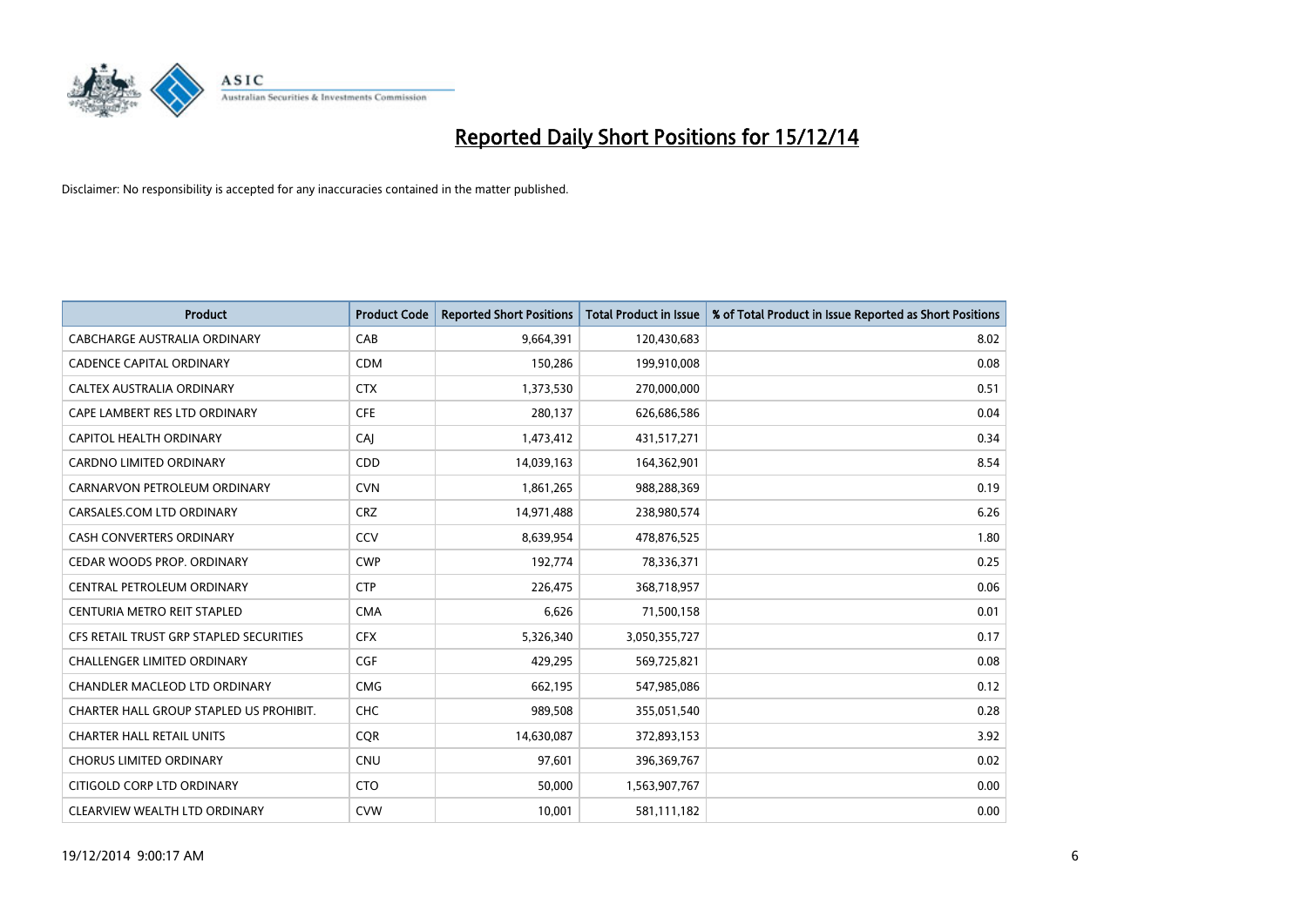

| <b>Product</b>                          | <b>Product Code</b> | <b>Reported Short Positions</b> | <b>Total Product in Issue</b> | % of Total Product in Issue Reported as Short Positions |
|-----------------------------------------|---------------------|---------------------------------|-------------------------------|---------------------------------------------------------|
| CLINUVEL PHARMACEUT, ORDINARY           | <b>CUV</b>          | 43,686                          | 42,466,435                    | 0.10                                                    |
| COAL OF AFRICA LTD ORDINARY             | <b>CZA</b>          | 426                             | 1,299,368,613                 | 0.00                                                    |
| <b>COALSPUR MINES LTD ORDINARY</b>      | <b>CPL</b>          | 512,377                         | 641,544,455                   | 0.08                                                    |
| COCA-COLA AMATIL ORDINARY               | <b>CCL</b>          | 27,418,149                      | 763,590,249                   | 3.59                                                    |
| <b>COCHLEAR LIMITED ORDINARY</b>        | COH                 | 5,875,006                       | 57,081,775                    | 10.29                                                   |
| <b>COCKATOO COAL ORDINARY</b>           | <b>COK</b>          | 167,987                         | 4,560,196,928                 | 0.00                                                    |
| <b>CODAN LIMITED ORDINARY</b>           | <b>CDA</b>          | 154,471                         | 176,969,924                   | 0.09                                                    |
| <b>COFFEY INTERNATIONAL ORDINARY</b>    | <b>COF</b>          | 6,077                           | 255,833,165                   | 0.00                                                    |
| <b>COKAL LTD ORDINARY</b>               | <b>CKA</b>          | 6,820                           | 471,487,926                   | 0.00                                                    |
| <b>COLLECTION HOUSE ORDINARY</b>        | <b>CLH</b>          | 3,095,115                       | 130,443,227                   | 2.37                                                    |
| <b>COLLINS FOODS LTD ORDINARY</b>       | <b>CKF</b>          | 3,130                           | 93,000,003                    | 0.00                                                    |
| COMMONWEALTH BANK, ORDINARY             | <b>CBA</b>          | 21,189,473                      | 1,621,319,194                 | 1.31                                                    |
| <b>COMPASS RESOURCES ORDINARY</b>       | <b>CMR</b>          | 7,472                           | 1,403,744,100                 | 0.00                                                    |
| <b>COMPUTERSHARE LTD ORDINARY</b>       | <b>CPU</b>          | 5,944,705                       | 556,203,079                   | 1.07                                                    |
| <b>COOPER ENERGY LTD ORDINARY</b>       | <b>COE</b>          | 98,886                          | 329,235,509                   | 0.03                                                    |
| <b>CORP TRAVEL LIMITED ORDINARY</b>     | <b>CTD</b>          | 347,623                         | 90,517,621                    | 0.38                                                    |
| CORP TRAVEL LIMITED RIGHTS 15-DEC-14    | <b>CTDRA</b>        | 7,918                           | 5,172,435                     | 0.15                                                    |
| <b>COVER-MORE GRP LTD ORDINARY</b>      | <b>CVO</b>          | 5,321,193                       | 317,750,000                   | 1.67                                                    |
| <b>CREDIT CORP GROUP ORDINARY</b>       | <b>CCP</b>          | 503,419                         | 46,296,407                    | 1.09                                                    |
| <b>CROMWELL PROP STAPLED SECURITIES</b> | <b>CMW</b>          | 10,256,207                      | 1,735,299,783                 | 0.59                                                    |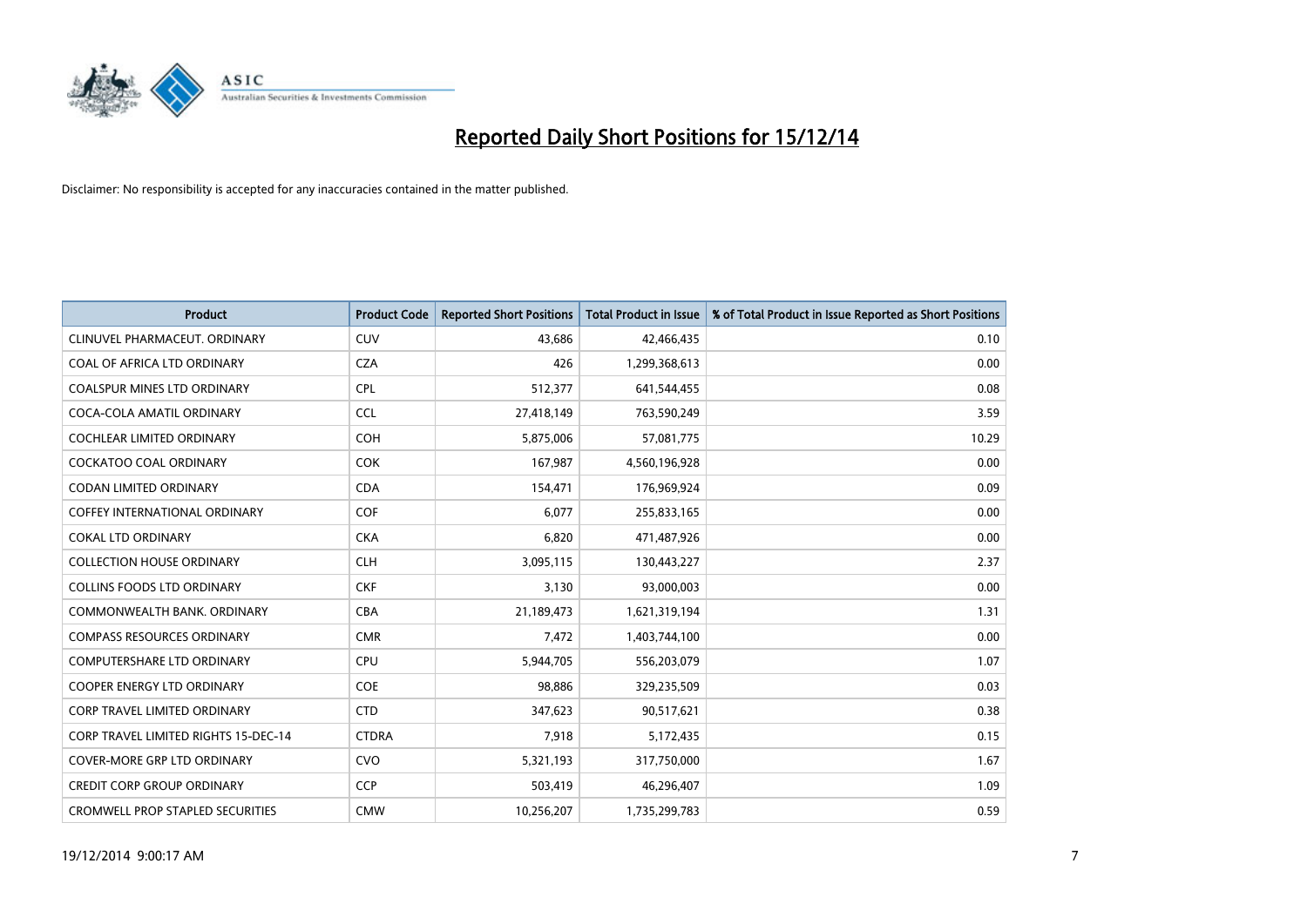

| <b>Product</b>                     | <b>Product Code</b> | <b>Reported Short Positions</b> | <b>Total Product in Issue</b> | % of Total Product in Issue Reported as Short Positions |
|------------------------------------|---------------------|---------------------------------|-------------------------------|---------------------------------------------------------|
| <b>CROWE HORWATH AUS ORDINARY</b>  | <b>CRH</b>          | 5,135,790                       | 273,005,429                   | 1.88                                                    |
| <b>CROWN RESORTS LTD ORDINARY</b>  | <b>CWN</b>          | 12,985,952                      | 728,394,185                   | 1.78                                                    |
| <b>CSG LIMITED ORDINARY</b>        | CSV                 | 319,152                         | 284,148,839                   | 0.11                                                    |
| <b>CSL LIMITED ORDINARY</b>        | <b>CSL</b>          | 1,749,439                       | 474,756,160                   | 0.37                                                    |
| <b>CSR LIMITED ORDINARY</b>        | <b>CSR</b>          | 12,139,255                      | 506,000,315                   | 2.40                                                    |
| <b>CUDECO LIMITED ORDINARY</b>     | CDU                 | 9,835,860                       | 235,425,143                   | 4.18                                                    |
| DATA#3 LIMITED ORDINARY            | <b>DTL</b>          | 30.759                          | 153,974,950                   | 0.02                                                    |
| DECMIL GROUP LIMITED ORDINARY      | <b>DCG</b>          | 1,261,480                       | 168,657,794                   | 0.75                                                    |
| DEEP YELLOW LIMITED ORDINARY       | <b>DYL</b>          | 1,002                           | 1,899,361,295                 | 0.00                                                    |
| DEVINE LIMITED ORDINARY            | <b>DVN</b>          | 2,000                           | 158,730,556                   | 0.00                                                    |
| DEXUS PROPERTY GROUP STAPLED UNITS | <b>DXS</b>          | 1,926,865                       | 905,531,797                   | 0.21                                                    |
| DICK SMITH HLDGS ORDINARY          | <b>DSH</b>          | 16,930,761                      | 236,511,364                   | 7.16                                                    |
| DISCOVERY METALS LTD ORDINARY      | <b>DML</b>          | 575,184                         | 644,039,581                   | 0.09                                                    |
| DOMINO PIZZA ENTERPR ORDINARY      | <b>DMP</b>          | 1,433,084                       | 86,160,773                    | 1.66                                                    |
| DONACO INTERNATIONAL ORDINARY      | <b>DNA</b>          | 7,628,634                       | 461,434,022                   | 1.65                                                    |
| DORAY MINERALS LTD ORDINARY        | <b>DRM</b>          | 145,570                         | 165,834,256                   | 0.09                                                    |
| DOWNER EDI LIMITED ORDINARY        | <b>DOW</b>          | 25,883,770                      | 435,399,975                   | 5.94                                                    |
| DRAGON MINING LTD ORDINARY         | <b>DRA</b>          | 2,213                           | 88,840,613                    | 0.00                                                    |
| DRILLSEARCH ENERGY ORDINARY        | <b>DLS</b>          | 15,992,725                      | 461,101,450                   | 3.47                                                    |
| DUET GROUP STAPLED US PROHIBIT.    | <b>DUE</b>          | 22,070,244                      | 1,440,795,515                 | 1.53                                                    |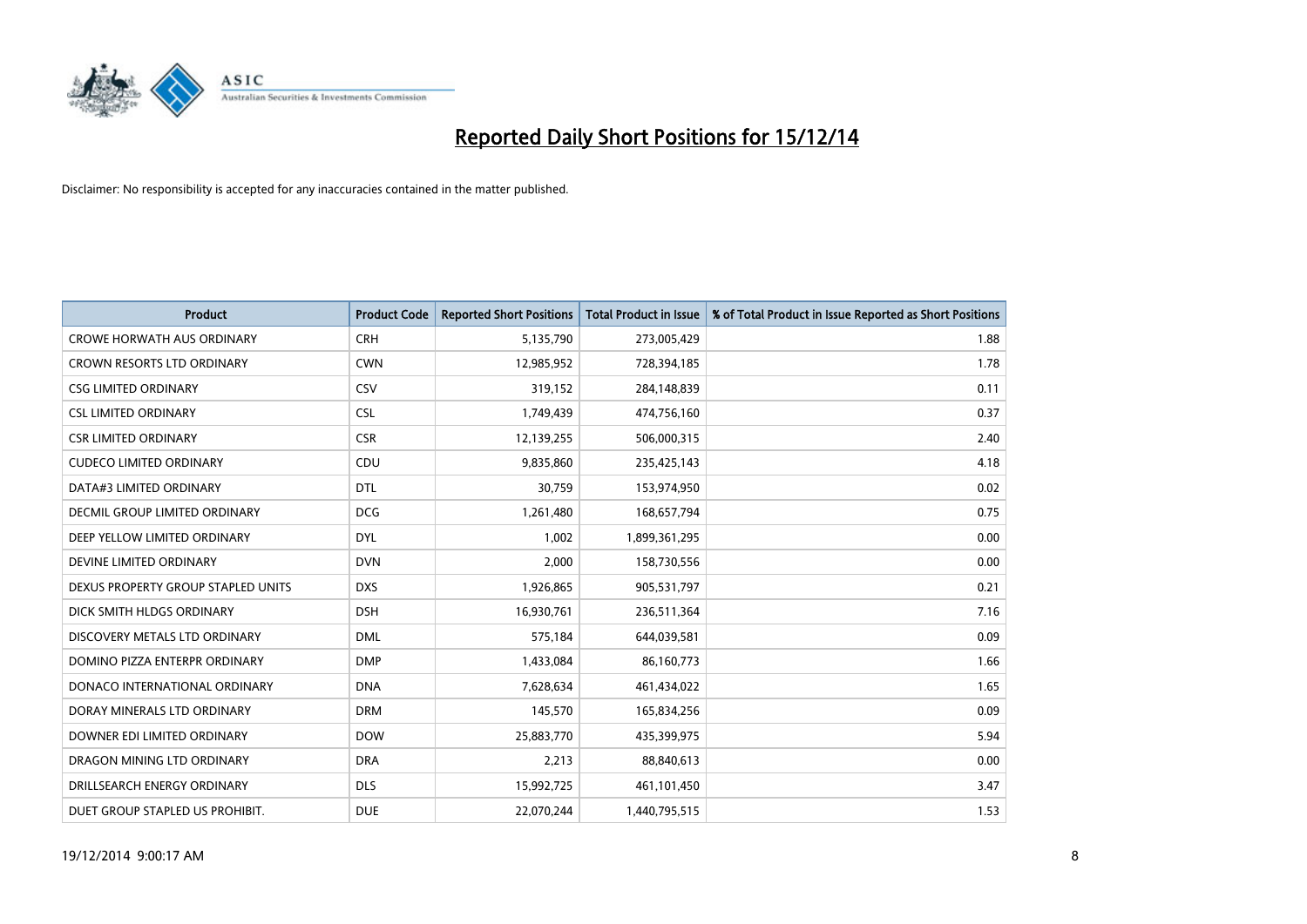

| <b>Product</b>                         | <b>Product Code</b> | <b>Reported Short Positions</b> | <b>Total Product in Issue</b> | % of Total Product in Issue Reported as Short Positions |
|----------------------------------------|---------------------|---------------------------------|-------------------------------|---------------------------------------------------------|
| DULUXGROUP LIMITED ORDINARY            | <b>DLX</b>          | 3,239,666                       | 383,503,942                   | 0.84                                                    |
| ECHO ENTERTAINMENT ORDINARY            | <b>EGP</b>          | 7,016,599                       | 825,672,730                   | 0.85                                                    |
| ELDERS LIMITED ORDINARY                | <b>ELD</b>          | 14,502,629                      | 837,232,507                   | 1.73                                                    |
| ELEMENTAL MINERALS ORDINARY            | <b>ELM</b>          | 94,536                          | 381,850,877                   | 0.02                                                    |
| <b>EMECO HOLDINGS ORDINARY</b>         | <b>EHL</b>          | 10,261,756                      | 599,675,707                   | 1.71                                                    |
| <b>ENDEAVOUR MIN CORP CDI 1:1</b>      | <b>EVR</b>          | 12,744                          | 49,121,346                    | 0.03                                                    |
| <b>ENERGY RESOURCES ORDINARY 'A'</b>   | ERA                 | 12,082,861                      | 517,725,062                   | 2.33                                                    |
| <b>ENERGY WORLD CORPOR. ORDINARY</b>   | <b>EWC</b>          | 46,654,726                      | 1,734,166,672                 | 2.69                                                    |
| EQUATORIAL RES LTD ORDINARY            | EQX                 | 33                              | 124,445,353                   | 0.00                                                    |
| EQUITY TRUSTEES ORDINARY               | EQT                 | 41,661                          | 19,269,445                    | 0.22                                                    |
| ERM POWER LIMITED ORDINARY             | <b>EPW</b>          | 1,334,938                       | 241,477,698                   | 0.55                                                    |
| ESTIA HEALTH LTD ORDINARY              | <b>EHE</b>          | 89,372                          | 180,885,580                   | 0.05                                                    |
| EVOLUTION MINING LTD ORDINARY          | <b>EVN</b>          | 50,864,923                      | 714,921,647                   | 7.11                                                    |
| FAIRFAX MEDIA LTD ORDINARY             | <b>FXI</b>          | 55,728,406                      | 2,351,955,725                 | 2.37                                                    |
| <b>FANTASTIC HOLDINGS ORDINARY</b>     | <b>FAN</b>          | 14,650                          | 103,257,398                   | 0.01                                                    |
| FAR LTD ORDINARY                       | <b>FAR</b>          | 17,580,279                      | 3,126,808,427                 | 0.56                                                    |
| FEDERATION CNTRES ORD/UNIT STAPLED SEC | <b>FDC</b>          | 1,326,015                       | 1,427,641,565                 | 0.09                                                    |
| FINBAR GROUP LIMITED ORDINARY          | <b>FRI</b>          | 7,447                           | 228,720,815                   | 0.00                                                    |
| FISHER & PAYKEL H. ORDINARY            | <b>FPH</b>          | 30,933                          | 556,699,813                   | 0.01                                                    |
| FLEETWOOD CORP ORDINARY                | <b>FWD</b>          | 1,579,742                       | 60,679,412                    | 2.60                                                    |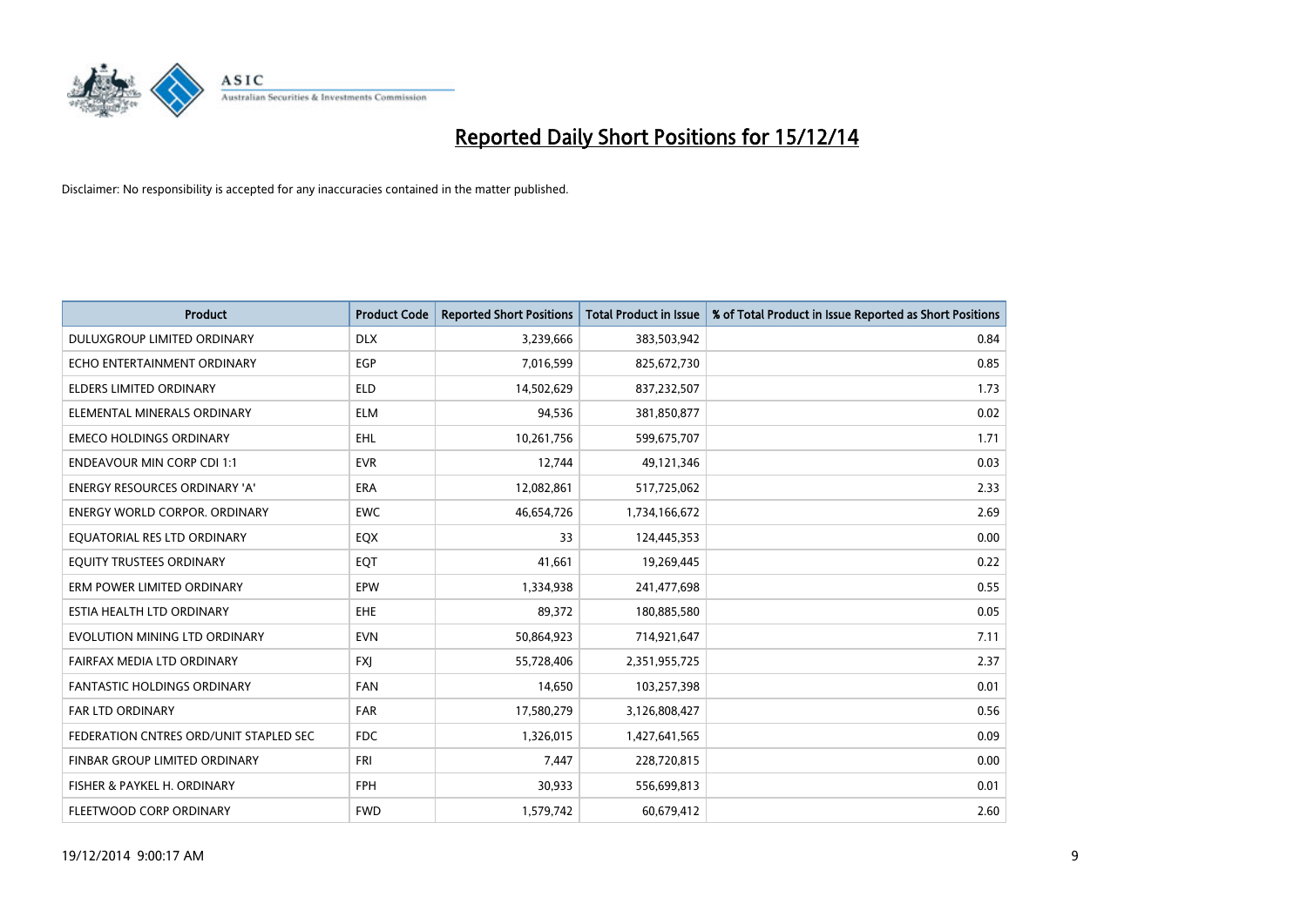

| <b>Product</b>                             | <b>Product Code</b> | <b>Reported Short Positions</b> | <b>Total Product in Issue</b> | % of Total Product in Issue Reported as Short Positions |
|--------------------------------------------|---------------------|---------------------------------|-------------------------------|---------------------------------------------------------|
| FLETCHER BUILDING ORDINARY                 | <b>FBU</b>          | 2,522,250                       | 687,854,788                   | 0.37                                                    |
| FLEXIGROUP LIMITED ORDINARY                | <b>FXL</b>          | 8,347,140                       | 304,096,060                   | 2.74                                                    |
| FLIGHT CENTRE TRAVEL ORDINARY              | <b>FLT</b>          | 7,108,042                       | 100,718,401                   | 7.06                                                    |
| FLINDERS MINES LTD ORDINARY                | <b>FMS</b>          | 65,000                          | 2,714,328,936                 | 0.00                                                    |
| <b>FOCUS MINERALS LTD ORDINARY</b>         | <b>FML</b>          | 13,146,315                      | 9,137,375,877                 | 0.14                                                    |
| <b>FOLKESTONE EDU TRUST UNITS</b>          | FET.                | 32,111                          | 205,992,922                   | 0.02                                                    |
| FONTERRA SHARE FUND ORDINARY UNITS         | <b>FSF</b>          | 109,403                         | 121,486,490                   | 0.09                                                    |
| FORTESCUE METALS GRP ORDINARY              | <b>FMG</b>          | 289,827,312                     | 3,113,798,151                 | 9.31                                                    |
| FREEDOM FOOD LTD ORDINARY                  | <b>FNP</b>          | 17,071                          | 152,689,663                   | 0.01                                                    |
| <b>FUNTASTIC LIMITED ORDINARY</b>          | <b>FUN</b>          | 370,000                         | 669,869,723                   | 0.06                                                    |
| <b>G.U.D. HOLDINGS ORDINARY</b>            | GUD                 | 2,945,047                       | 70,939,492                    | 4.15                                                    |
| <b>G8 EDUCATION LIMITED ORDINARY</b>       | <b>GEM</b>          | 12,019,330                      | 353,691,630                   | 3.40                                                    |
| <b>GALAXY RESOURCES ORDINARY</b>           | GXY                 | 1,320,443                       | 1,064,533,669                 | 0.12                                                    |
| <b>GBST HOLDINGS ORDINARY</b>              | GBT                 | 10,746                          | 66,561,725                    | 0.02                                                    |
| <b>GDI PROPERTY GRP STAPLED SECURITIES</b> | <b>GDI</b>          | 365,887                         | 567,575,025                   | 0.06                                                    |
| <b>GENESIS ENERGY LTD ORDINARY</b>         | <b>GNE</b>          | 1,000                           | 1,000,000,000                 | 0.00                                                    |
| <b>GENETIC TECHNOLOGIES ORDINARY</b>       | GTG                 | 2,752,980                       | 812,790,318                   | 0.34                                                    |
| <b>GENTRACK GROUP LTD ORDINARY</b>         | GTK                 | 3,000                           | 72,699,510                    | 0.00                                                    |
| <b>GENWORTH MORTGAGE ORDINARY</b>          | <b>GMA</b>          | 11,872,971                      | 650,000,000                   | 1.83                                                    |
| <b>GEODYNAMICS LIMITED ORDINARY</b>        | GDY                 | 819                             | 435,880,130                   | 0.00                                                    |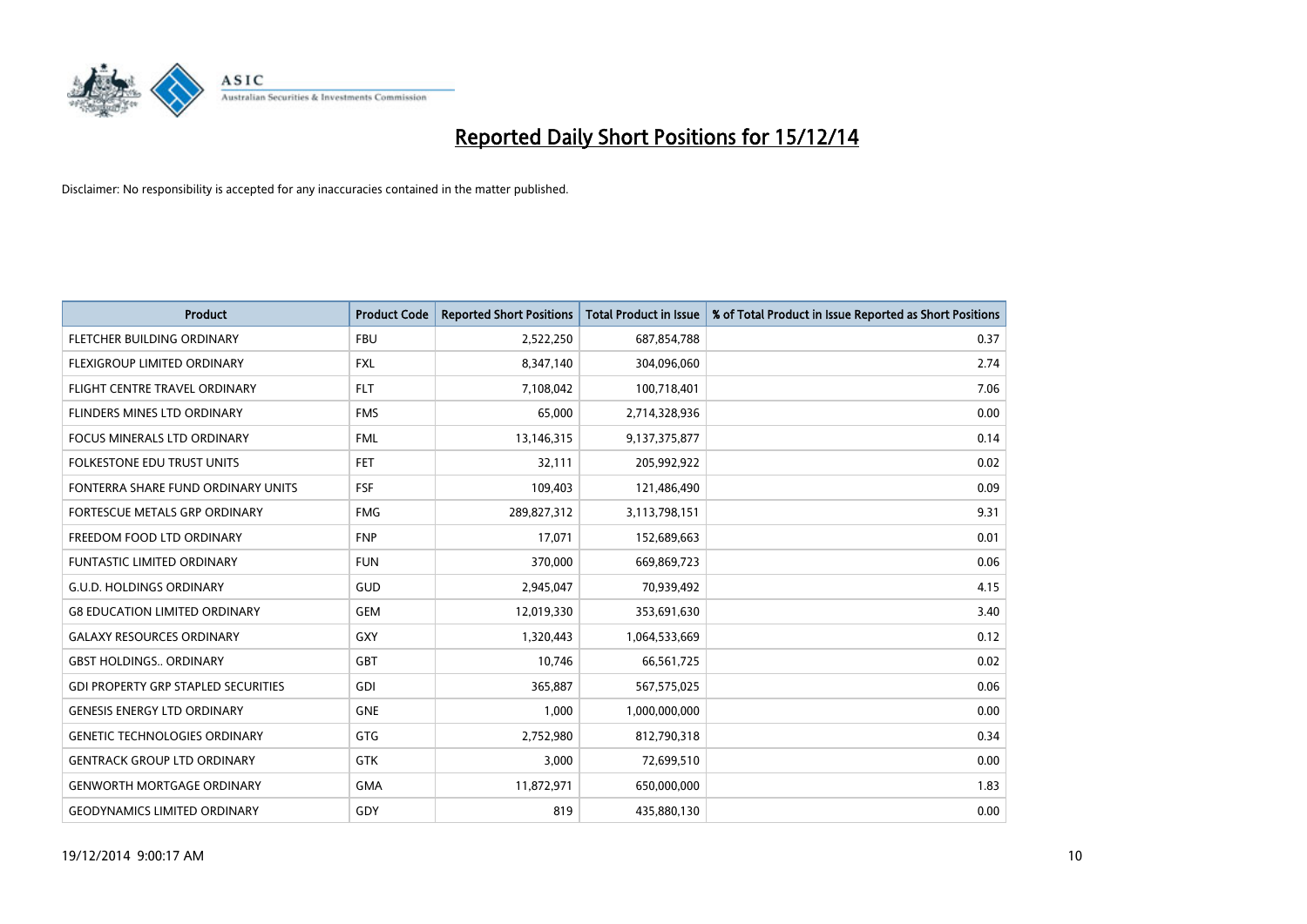

| <b>Product</b>                                   | <b>Product Code</b> | <b>Reported Short Positions</b> | <b>Total Product in Issue</b> | % of Total Product in Issue Reported as Short Positions |
|--------------------------------------------------|---------------------|---------------------------------|-------------------------------|---------------------------------------------------------|
| <b>GINDALBIE METALS LTD ORDINARY</b>             | <b>GBG</b>          | 34,537,778                      | 1,495,306,811                 | 2.31                                                    |
| <b>GODFREYS GRP LTD ORDINARY</b>                 | GFY                 | 419,535                         | 40,298,056                    | 1.04                                                    |
| <b>GOLD ROAD RES LTD ORDINARY</b>                | <b>GOR</b>          | 2,270,047                       | 594,881,822                   | 0.38                                                    |
| <b>GOODMAN FIELDER. ORDINARY</b>                 | <b>GFF</b>          | 4,929,922                       | 1,955,559,207                 | 0.25                                                    |
| <b>GOODMAN GROUP STAPLED</b>                     | <b>GMG</b>          | 15,065,212                      | 1,745,460,061                 | 0.86                                                    |
| <b>GPT GROUP STAPLED SEC.</b>                    | <b>GPT</b>          | 3,874,500                       | 1,685,460,955                 | 0.23                                                    |
| <b>GRAINCORP LIMITED A CLASS ORDINARY</b>        | <b>GNC</b>          | 15,629,714                      | 228,855,628                   | 6.83                                                    |
| <b>GRANGE RESOURCES, ORDINARY</b>                | GRR                 | 11,682,890                      | 1,157,097,869                 | 1.01                                                    |
| <b>GREENCROSS LIMITED ORDINARY</b>               | GXL                 | 2,442,510                       | 111,447,503                   | 2.19                                                    |
| <b>GREENLAND MIN EN LTD ORDINARY</b>             | GGG                 | 1,809,812                       | 669,389,552                   | 0.27                                                    |
| GREENLAND MIN EN LTD RIGHTS 26-JUN-14            | GGGR                | 3,842                           | 88,685,050                    | 0.00                                                    |
| <b>GROWTHPOINT PROPERTY ORD/UNIT STAPLED SEC</b> | GOZ                 | 929,635                         | 554,602,697                   | 0.17                                                    |
| <b>GRYPHON MINERALS LTD ORDINARY</b>             | GRY                 | 2,238,489                       | 401,185,424                   | 0.56                                                    |
| <b>GUILDFORD COAL LTD ORDINARY</b>               | <b>GUF</b>          | 77,890                          | 917,612,681                   | 0.01                                                    |
| <b>GWA GROUP LTD ORDINARY</b>                    | <b>GWA</b>          | 15,862,647                      | 306,533,770                   | 5.17                                                    |
| HANSEN TECHNOLOGIES ORDINARY                     | <b>HSN</b>          | 17,417                          | 163,214,381                   | 0.01                                                    |
| <b>HARVEY NORMAN DEFERRED</b>                    | <b>HVNN</b>         | 118                             | 48,287,127                    | 0.00                                                    |
| <b>HARVEY NORMAN ORDINARY</b>                    | <b>HVN</b>          | 44,723,698                      | 1,062,316,784                 | 4.21                                                    |
| HARVEY NORMAN RIGHTS 08-DEC-14                   | <b>HVNR</b>         | 25,115                          | 48,287,127                    | 0.05                                                    |
| HEALTHSCOPE LIMITED. ORDINARY                    | <b>HSO</b>          | 9,762,683                       | 1,732,094,838                 | 0.56                                                    |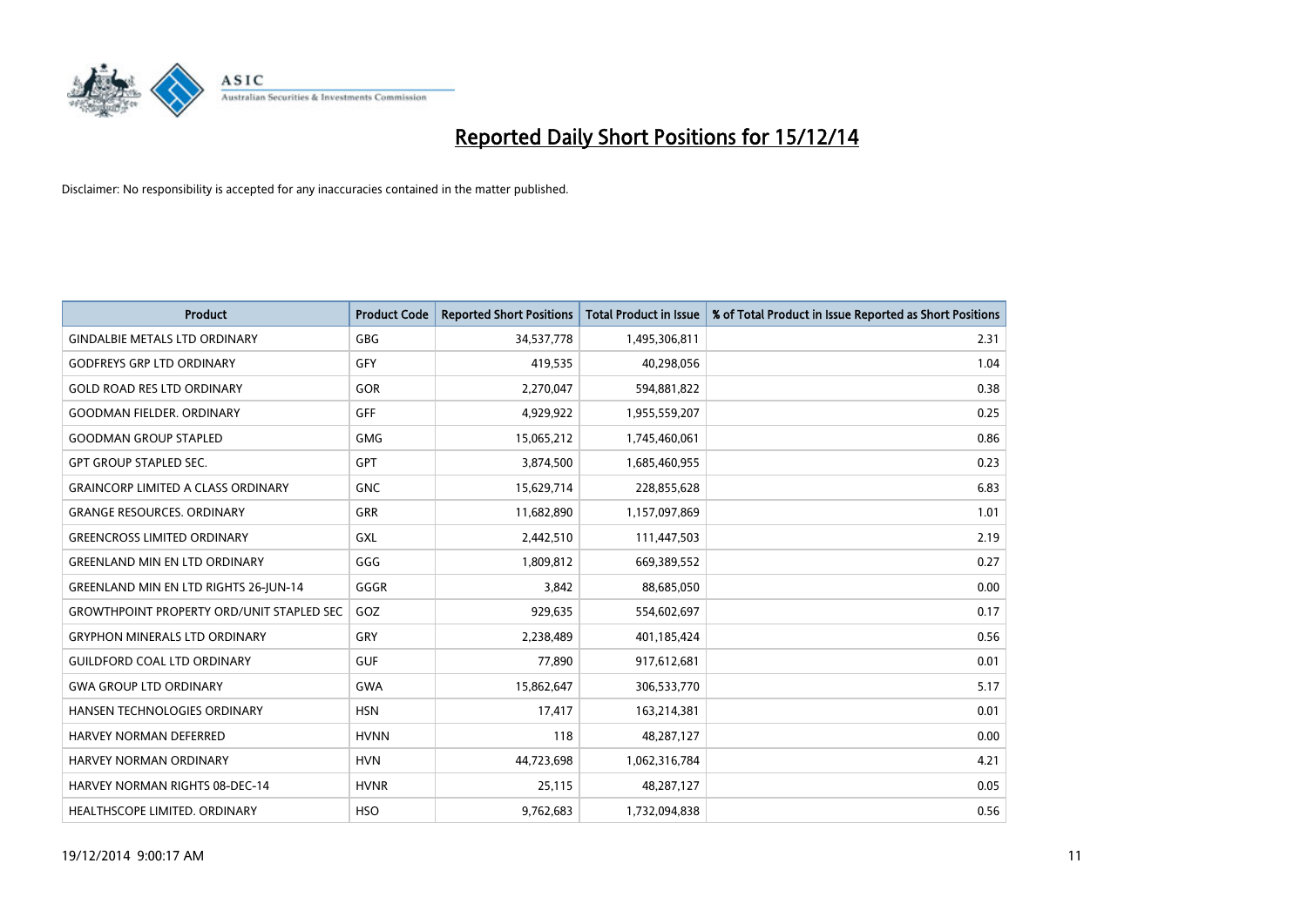

| <b>Product</b>                      | <b>Product Code</b> | <b>Reported Short Positions</b> | <b>Total Product in Issue</b> | % of Total Product in Issue Reported as Short Positions |
|-------------------------------------|---------------------|---------------------------------|-------------------------------|---------------------------------------------------------|
| <b>HENDERSON GROUP CDI 1:1</b>      | <b>HGG</b>          | 3,905,780                       | 776,451,740                   | 0.50                                                    |
| HFA HOLDINGS LIMITED ORDINARY       | <b>HFA</b>          | 308                             | 162,147,897                   | 0.00                                                    |
| <b>HIGHLANDS PACIFIC ORDINARY</b>   | <b>HIG</b>          | 3,153                           | 918,694,336                   | 0.00                                                    |
| HILLGROVE RES LTD ORDINARY          | <b>HGO</b>          | 135,707                         | 147,711,123                   | 0.09                                                    |
| <b>HILLS LTD ORDINARY</b>           | HIL                 | 1,640,467                       | 231,985,526                   | 0.71                                                    |
| HORIZON OIL LIMITED ORDINARY        | <b>HZN</b>          | 37,538,449                      | 1,301,981,265                 | 2.88                                                    |
| <b>HOTEL PROPERTY STAPLED</b>       | <b>HPI</b>          | 148,192                         | 146, 105, 439                 | 0.10                                                    |
| HUON AQUACULTURE GRP ORDINARY       | <b>HUO</b>          | 905,261                         | 87,337,207                    | 1.04                                                    |
| <b>ICAR ASIA LTD ORDINARY</b>       | ICQ                 | 485,128                         | 212,288,846                   | 0.23                                                    |
| <b>ICON ENERGY LIMITED ORDINARY</b> | <b>ICN</b>          | 100,000                         | 618,717,503                   | 0.02                                                    |
| <b>IINET LIMITED ORDINARY</b>       | <b>IIN</b>          | 7,788,504                       | 162,163,526                   | 4.80                                                    |
| <b>ILUKA RESOURCES ORDINARY</b>     | ILU                 | 21,532,084                      | 418,700,517                   | 5.14                                                    |
| <b>IMDEX LIMITED ORDINARY</b>       | <b>IMD</b>          | 2,561,044                       | 216,203,136                   | 1.18                                                    |
| IMF BENTHAM LTD ORDINARY            | <b>IMF</b>          | 4,556,870                       | 166,580,957                   | 2.74                                                    |
| <b>IMPEDIMED LIMITED ORDINARY</b>   | <b>IPD</b>          | 74,035                          | 279,423,358                   | 0.03                                                    |
| <b>INCITEC PIVOT ORDINARY</b>       | IPL                 | 33,042,794                      | 1,654,998,197                 | 2.00                                                    |
| INDEPENDENCE GROUP ORDINARY         | <b>IGO</b>          | 2,061,863                       | 234,256,573                   | 0.88                                                    |
| INDOPHIL RESOURCES ORDINARY         | <b>IRN</b>          | 13,273,811                      | 1,203,146,194                 | 1.10                                                    |
| <b>INDUSTRIA REIT STAPLED</b>       | <b>IDR</b>          | 406,328                         | 125,000,001                   | 0.33                                                    |
| INFIGEN ENERGY STAPLED SECURITIES   | <b>IFN</b>          | 3,128,702                       | 767,887,581                   | 0.41                                                    |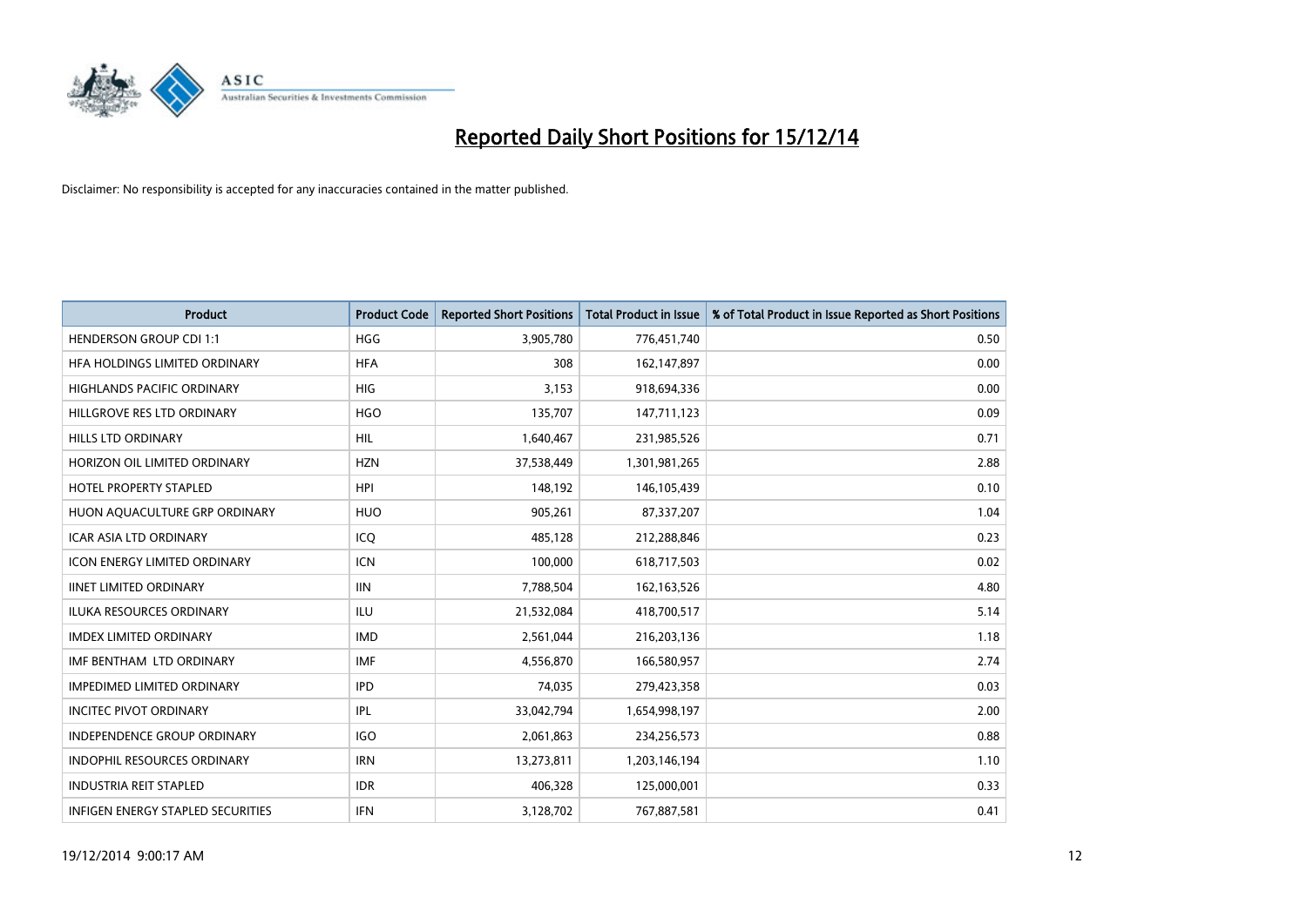

| <b>Product</b>                                  | <b>Product Code</b> | <b>Reported Short Positions</b> | <b>Total Product in Issue</b> | % of Total Product in Issue Reported as Short Positions |
|-------------------------------------------------|---------------------|---------------------------------|-------------------------------|---------------------------------------------------------|
| <b>INFOMEDIA LTD ORDINARY</b>                   | <b>IFM</b>          | 853,198                         | 306,954,355                   | 0.28                                                    |
| INGENIA GROUP STAPLED SECURITIES                | <b>INA</b>          | 9,726,439                       | 878,851,910                   | 1.11                                                    |
| <b>INSURANCE AUSTRALIA ORDINARY</b>             | IAG                 | 8,672,069                       | 2,341,618,048                 | 0.37                                                    |
| <b>INTREPID MINES ORDINARY</b>                  | <b>IAU</b>          | 3,784,735                       | 369,784,313                   | 1.02                                                    |
| <b>INVESTA OFFICE FUND STAPLED SECURITIES</b>   | <b>IOF</b>          | 1,103,735                       | 614,047,458                   | 0.18                                                    |
| <b>INVOCARE LIMITED ORDINARY</b>                | <b>IVC</b>          | 4,295,717                       | 110,030,298                   | 3.90                                                    |
| <b>IOOF HOLDINGS LTD ORDINARY</b>               | IFL                 | 13,903,376                      | 300,133,752                   | 4.63                                                    |
| <b>IPH LIMITED ORDINARY</b>                     | IPH                 | 548,406                         | 157,559,499                   | 0.35                                                    |
| <b>IPROPERTY GROUP LTD ORDINARY</b>             | <b>IPP</b>          | 1,950,276                       | 181,703,204                   | 1.07                                                    |
| <b>IRESS LIMITED ORDINARY</b>                   | <b>IRE</b>          | 6,145,440                       | 159,097,319                   | 3.86                                                    |
| <b>ISELECT LTD ORDINARY</b>                     | <b>ISU</b>          | 1,211,584                       | 261,489,894                   | 0.46                                                    |
| <b>ISENTIA GROUP LTD ORDINARY</b>               | <b>ISD</b>          | 337,168                         | 200,000,001                   | 0.17                                                    |
| <b>ISENTRIC LTD. ORDINARY</b>                   | ICU                 | 74,064                          | 77,362,962                    | 0.10                                                    |
| <b>IAMES HARDIE INDUST CHESS DEPOSITARY INT</b> | <b>IHX</b>          | 8,802,715                       | 445,222,254                   | 1.98                                                    |
| <b>JAPARA HEALTHCARE LT ORDINARY</b>            | <b>IHC</b>          | 12,776,864                      | 263,046,592                   | 4.86                                                    |
| <b>JB HI-FI LIMITED ORDINARY</b>                | <b>IBH</b>          | 13,085,301                      | 98,950,309                    | 13.22                                                   |
| KAROON GAS AUSTRALIA ORDINARY                   | <b>KAR</b>          | 20,512,033                      | 250,085,718                   | 8.20                                                    |
| KATHMANDU HOLD LTD ORDINARY                     | <b>KMD</b>          | 4,579,554                       | 201,318,944                   | 2.27                                                    |
| <b>KBL MINING LIMITED ORDINARY</b>              | <b>KBL</b>          | 1,820                           | 393,535,629                   | 0.00                                                    |
| KINGSGATE CONSOLID. ORDINARY                    | <b>KCN</b>          | 25,073,797                      | 223,584,937                   | 11.21                                                   |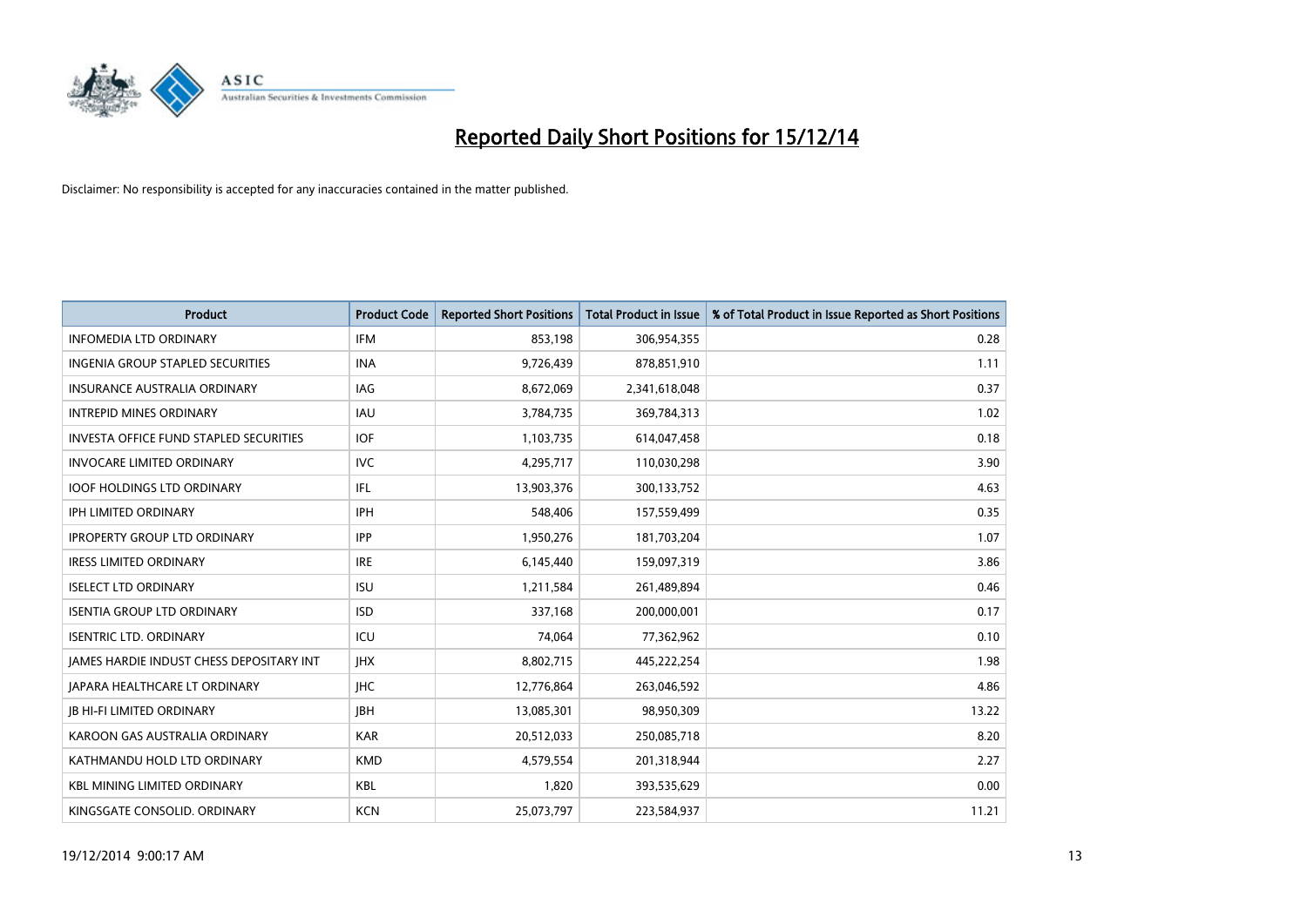

| Product                               | <b>Product Code</b> | <b>Reported Short Positions</b> | <b>Total Product in Issue</b> | % of Total Product in Issue Reported as Short Positions |
|---------------------------------------|---------------------|---------------------------------|-------------------------------|---------------------------------------------------------|
| KINGSROSE MINING LTD ORDINARY         | <b>KRM</b>          | 525,490                         | 358,611,493                   | 0.15                                                    |
| KOGI IRON LTD ORDINARY                | KFE                 | 2,401,553                       | 376,669,836                   | 0.64                                                    |
| LEIGHTON HOLDINGS ORDINARY            | LEI                 | 6,453,123                       | 338,503,563                   | 1.91                                                    |
| LEND LEASE GROUP UNIT/ORD STAPLED     | LLC                 | 1,665,536                       | 579,596,726                   | 0.29                                                    |
| LIFESTYLE COMMUNIT, ORDINARY          | <b>LIC</b>          | 10,494                          | 99,970,131                    | 0.01                                                    |
| LIQUEFIED NATURAL ORDINARY            | LNG                 | 11,224,215                      | 462,223,201                   | 2.43                                                    |
| LOGICAMMS LIMITED ORDINARY            | <b>LCM</b>          | 15,252                          | 71,178,179                    | 0.02                                                    |
| LONESTAR RESO LTD ORDINARY            | LNR                 | 181,763                         | 752,187,211                   | 0.02                                                    |
| LUCAPA DIAMOND LTD ORDINARY           | LOM                 | 25,054                          | 181,872,742                   | 0.01                                                    |
| <b>LYNAS CORPORATION ORDINARY</b>     | <b>LYC</b>          | 92,079,251                      | 3,370,955,034                 | 2.73                                                    |
| <b>M2 GRP LTD ORDINARY</b>            | <b>MTU</b>          | 2,879,986                       | 181,905,060                   | 1.58                                                    |
| <b>MACA LIMITED ORDINARY</b>          | <b>MLD</b>          | 548,731                         | 232,676,373                   | 0.24                                                    |
| MACMAHON HOLDINGS ORDINARY            | <b>MAH</b>          | 3,774,582                       | 1,261,699,966                 | 0.30                                                    |
| MACO ATLAS ROADS GRP ORDINARY STAPLED | <b>MOA</b>          | 12,618,030                      | 511,538,852                   | 2.47                                                    |
| MACQUARIE GROUP LTD ORDINARY          | MQG                 | 767,369                         | 321,374,751                   | 0.24                                                    |
| MAGELLAN FIN GRP LTD ORDINARY         | <b>MFG</b>          | 2,402,322                       | 159,818,691                   | 1.50                                                    |
| <b>MANTRA GROUP LTD ORDINARY</b>      | <b>MTR</b>          | 4,246,285                       | 249,471,229                   | 1.70                                                    |
| MATRIX C & E LTD ORDINARY             | <b>MCE</b>          | 2,570,788                       | 94,555,428                    | 2.72                                                    |
| MAVERICK DRILLING ORDINARY            | <b>MAD</b>          | 2,120,236                       | 544,321,602                   | 0.39                                                    |
| <b>MAXITRANS INDUSTRIES ORDINARY</b>  | <b>MXI</b>          | 14,089                          | 185,075,653                   | 0.01                                                    |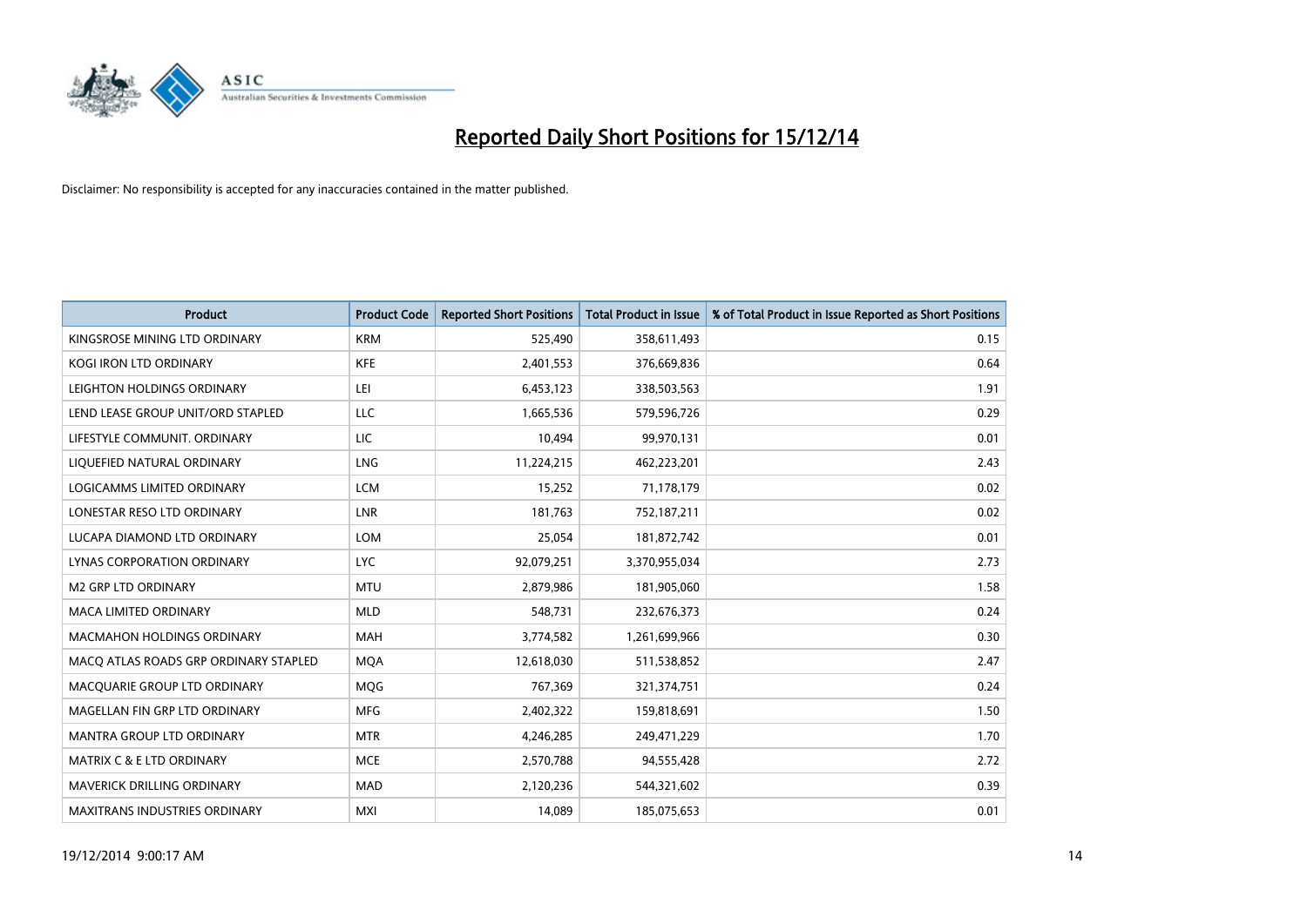

| Product                             | <b>Product Code</b> | <b>Reported Short Positions</b> | <b>Total Product in Issue</b> | % of Total Product in Issue Reported as Short Positions |
|-------------------------------------|---------------------|---------------------------------|-------------------------------|---------------------------------------------------------|
| MAYNE PHARMA LTD ORDINARY           | <b>MYX</b>          | 15,675,142                      | 590,383,495                   | 2.66                                                    |
| MCMILLAN SHAKESPEARE ORDINARY       | <b>MMS</b>          | 1,328,890                       | 77,525,801                    | 1.71                                                    |
| MCPHERSON'S LTD ORDINARY            | <b>MCP</b>          | 10,001                          | 96,684,407                    | 0.01                                                    |
| MEDIBANK PRIVATE LTD ORDINARY       | <b>MPL</b>          | 59,027,118                      | 2,754,003,240                 | 2.14                                                    |
| MEDUSA MINING LTD ORDINARY          | <b>MML</b>          | 18,328,430                      | 207,794,301                   | 8.82                                                    |
| MEO AUSTRALIA LTD ORDINARY          | <b>MEO</b>          | 411,000                         | 750,488,387                   | 0.05                                                    |
| MERIDIAN ENERGY INSTALMENT RECEIPTS | <b>MEZCA</b>        | 200,000                         | 1,255,413,626                 | 0.02                                                    |
| MESOBLAST LIMITED ORDINARY          | <b>MSB</b>          | 24,857,430                      | 324,176,029                   | 7.67                                                    |
| METALS X LIMITED ORDINARY           | <b>MLX</b>          | 239,771                         | 413,957,186                   | 0.06                                                    |
| METCASH LIMITED ORDINARY            | <b>MTS</b>          | 99,656,685                      | 903,309,574                   | 11.03                                                   |
| METMINCO LIMITED ORDINARY           | <b>MNC</b>          | 22,000                          | 1,855,516,023                 | 0.00                                                    |
| MIGHTY RIVER POWER ORDINARY         | <b>MYT</b>          | 3,238,594                       | 1,400,012,517                 | 0.23                                                    |
| MINCOR RESOURCES NL ORDINARY        | <b>MCR</b>          | 114,046                         | 188,208,274                   | 0.06                                                    |
| MINERAL DEPOSITS ORDINARY           | <b>MDL</b>          | 910,122                         | 103,676,341                   | 0.88                                                    |
| MINERAL RESOURCES, ORDINARY         | <b>MIN</b>          | 18,754,177                      | 187,270,274                   | 10.01                                                   |
| MINT PAYMENTS LTD ORDINARY          | <b>MNW</b>          | 29,688                          | 470,372,395                   | 0.01                                                    |
| MIRABELA NICKEL LTD ORDINARY        | <b>MBN</b>          | 2,012,293                       | 929,710,216                   | 0.22                                                    |
| MIRVAC GROUP STAPLED SECURITIES     | <b>MGR</b>          | 16,103,808                      | 3,697,197,370                 | 0.44                                                    |
| <b>MMAOFFSHOR ORDINARY</b>          | <b>MRM</b>          | 20,129,316                      | 368,666,221                   | 5.46                                                    |
| MOLOPO ENERGY LTD ORDINARY          | <b>MPO</b>          | 30,833                          | 248,705,730                   | 0.01                                                    |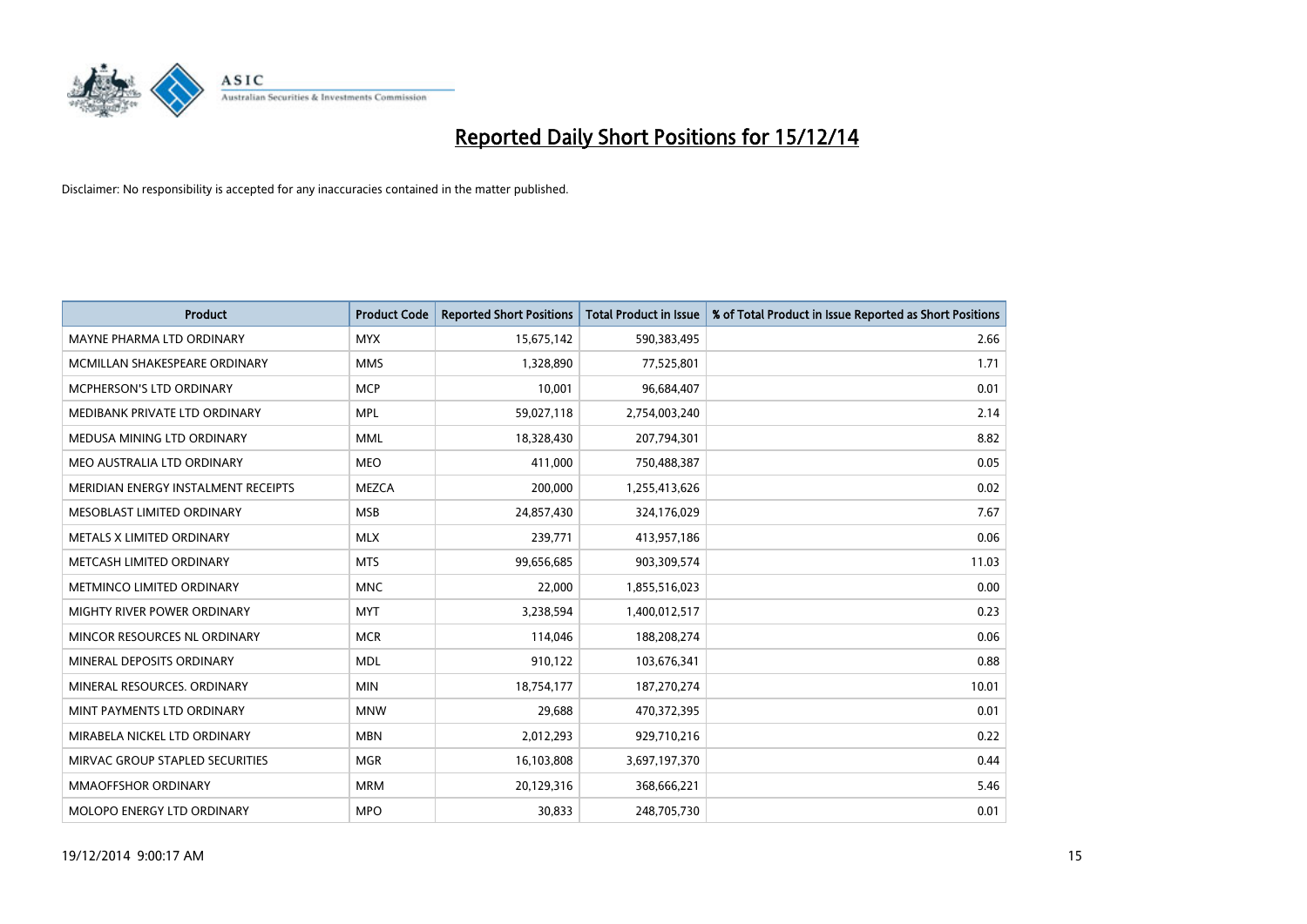

| <b>Product</b>                  | <b>Product Code</b> | <b>Reported Short Positions</b> | <b>Total Product in Issue</b> | % of Total Product in Issue Reported as Short Positions |
|---------------------------------|---------------------|---------------------------------|-------------------------------|---------------------------------------------------------|
| MONADELPHOUS GROUP ORDINARY     | <b>MND</b>          | 7,138,145                       | 92,998,380                    | 7.68                                                    |
| MONASH IVF GROUP LTD ORDINARY   | <b>MVF</b>          | 750,733                         | 231,081,089                   | 0.32                                                    |
| MORTGAGE CHOICE LTD ORDINARY    | <b>MOC</b>          | 26,553                          | 124,216,248                   | 0.02                                                    |
| MOUNT GIBSON IRON ORDINARY      | MGX                 | 51,149,633                      | 1,090,805,085                 | 4.69                                                    |
| MULTIPLEX SITES SITES           | <b>MXUPA</b>        | 2,593                           | 4,500,000                     | 0.06                                                    |
| MYER HOLDINGS LTD ORDINARY      | <b>MYR</b>          | 94,834,209                      | 585,689,551                   | 16.19                                                   |
| <b>MYSTATE LIMITED ORDINARY</b> | <b>MYS</b>          | 2,626                           | 87,283,417                    | 0.00                                                    |
| NANOSONICS LIMITED ORDINARY     | <b>NAN</b>          | 2,440,168                       | 264,332,826                   | 0.92                                                    |
| NATIONAL AUST. BANK ORDINARY    | <b>NAB</b>          | 37,412,153                      | 2,366,311,132                 | 1.58                                                    |
| NATIONAL STORAGE STAPLED        | <b>NSR</b>          | 1,751,072                       | 295,631,660                   | 0.59                                                    |
| NAVITAS LIMITED ORDINARY        | <b>NVT</b>          | 4,048,029                       | 376,037,813                   | 1.08                                                    |
| NEARMAP LTD ORDINARY            | <b>NEA</b>          | 1,983,846                       | 347,646,101                   | 0.57                                                    |
| NEON ENERGY LIMITED ORDINARY    | <b>NEN</b>          | 13,245                          | 553,037,848                   | 0.00                                                    |
| NEW HOPE CORPORATION ORDINARY   | <b>NHC</b>          | 1,619,913                       | 830,999,449                   | 0.19                                                    |
| NEWCREST MINING ORDINARY        | <b>NCM</b>          | 10,820,751                      | 766,510,971                   | 1.41                                                    |
| NEWS CORP A NON-VOTING CDI      | <b>NWSLV</b>        | 40,848                          | 2,852,304                     | 1.43                                                    |
| NEWS CORP B VOTING CDI          | <b>NWS</b>          | 2,453,986                       | 37,331,492                    | 6.57                                                    |
| NEWSAT LIMITED ORDINARY         | <b>NWT</b>          | 6,459,500                       | 643,199,841                   | 1.00                                                    |
| NEXTDC LIMITED ORDINARY         | <b>NXT</b>          | 17,063,819                      | 193,154,486                   | 8.83                                                    |
| NEXUS ENERGY LIMITED ORDINARY   | <b>NXS</b>          | 83,985                          | 1,330,219,459                 | 0.01                                                    |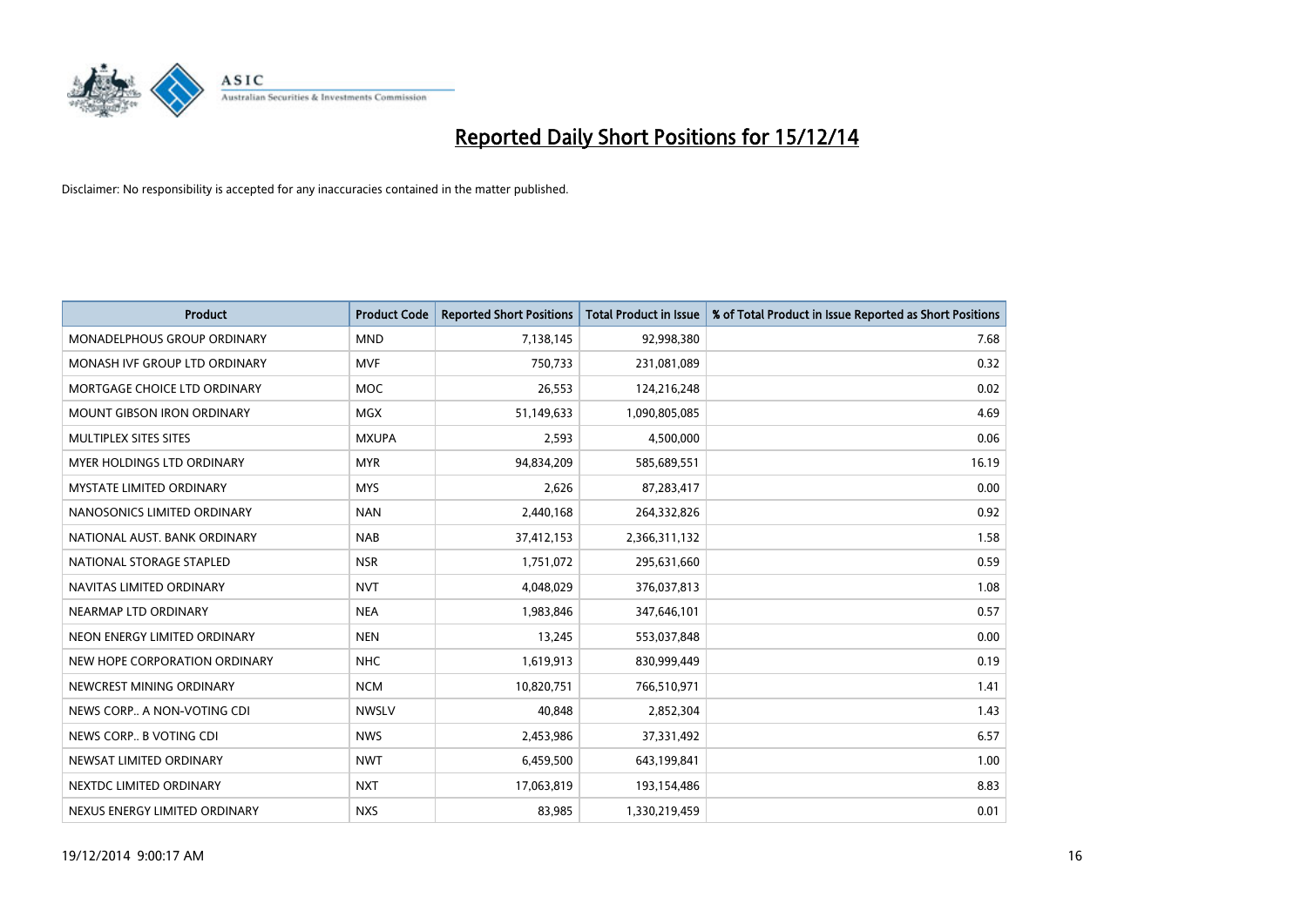

| <b>Product</b>                         | <b>Product Code</b> | <b>Reported Short Positions</b> | <b>Total Product in Issue</b> | % of Total Product in Issue Reported as Short Positions |
|----------------------------------------|---------------------|---------------------------------|-------------------------------|---------------------------------------------------------|
| NIB HOLDINGS LIMITED ORDINARY          | <b>NHF</b>          | 2,295,380                       | 439,004,182                   | 0.52                                                    |
| NINE ENTERTAINMENT ORDINARY            | <b>NEC</b>          | 17,195,500                      | 940,295,023                   | 1.83                                                    |
| NOBLE MINERAL RES ORDINARY             | <b>NMG</b>          | 2,365,726                       | 666,397,952                   | 0.36                                                    |
| NORTHERN IRON LTD ORDINARY             | <b>NFE</b>          | 11,392                          | 484,405,314                   | 0.00                                                    |
| NORTHERN STAR ORDINARY                 | <b>NST</b>          | 20,135,106                      | 592,256,718                   | 3.40                                                    |
| NOVION PROPERTY GRP STAPLED SECURITIES | <b>NVN</b>          | 21,413,628                      | 3,050,355,727                 | 0.70                                                    |
| NRW HOLDINGS LIMITED ORDINARY          | <b>NWH</b>          | 13,825,249                      | 278,888,011                   | 4.96                                                    |
| NUFARM LIMITED ORDINARY                | <b>NUF</b>          | 7,048,864                       | 264,858,589                   | 2.66                                                    |
| NUPLEX INDUSTRIES ORDINARY             | <b>NPX</b>          | 1.000                           | 198,125,827                   | 0.00                                                    |
| OCEANAGOLD CORP. CHESS DEPOSITARY INT  | <b>OGC</b>          | 1,442,278                       | 301,520,186                   | 0.48                                                    |
| OIL SEARCH LTD ORDINARY                | OSH                 | 17,745,613                      | 1,522,692,587                 | 1.17                                                    |
| OM HOLDINGS LIMITED ORDINARY           | OMH                 | 58,082                          | 733,423,337                   | 0.01                                                    |
| ORICA LIMITED ORDINARY                 | ORI                 | 26,099,209                      | 372,743,291                   | 7.00                                                    |
| ORIGIN ENERGY ORDINARY                 | ORG                 | 10,397,735                      | 1,106,307,961                 | 0.94                                                    |
| OROCOBRE LIMITED ORDINARY              | <b>ORE</b>          | 2,963,383                       | 132,041,911                   | 2.24                                                    |
| ORORA LIMITED ORDINARY                 | <b>ORA</b>          | 1,946,617                       | 1,206,684,923                 | 0.16                                                    |
| OROTONGROUP LIMITED ORDINARY           | ORL                 | 461,075                         | 40,880,902                    | 1.13                                                    |
| OZ MINERALS ORDINARY                   | OZL                 | 6,533,131                       | 303,470,022                   | 2.15                                                    |
| OZFOREX GROUP LTD ORDINARY             | <b>OFX</b>          | 9,039,585                       | 240,000,000                   | 3.77                                                    |
| PACIFIC BRANDS ORDINARY                | <b>PBG</b>          | 80,610,307                      | 917,226,291                   | 8.79                                                    |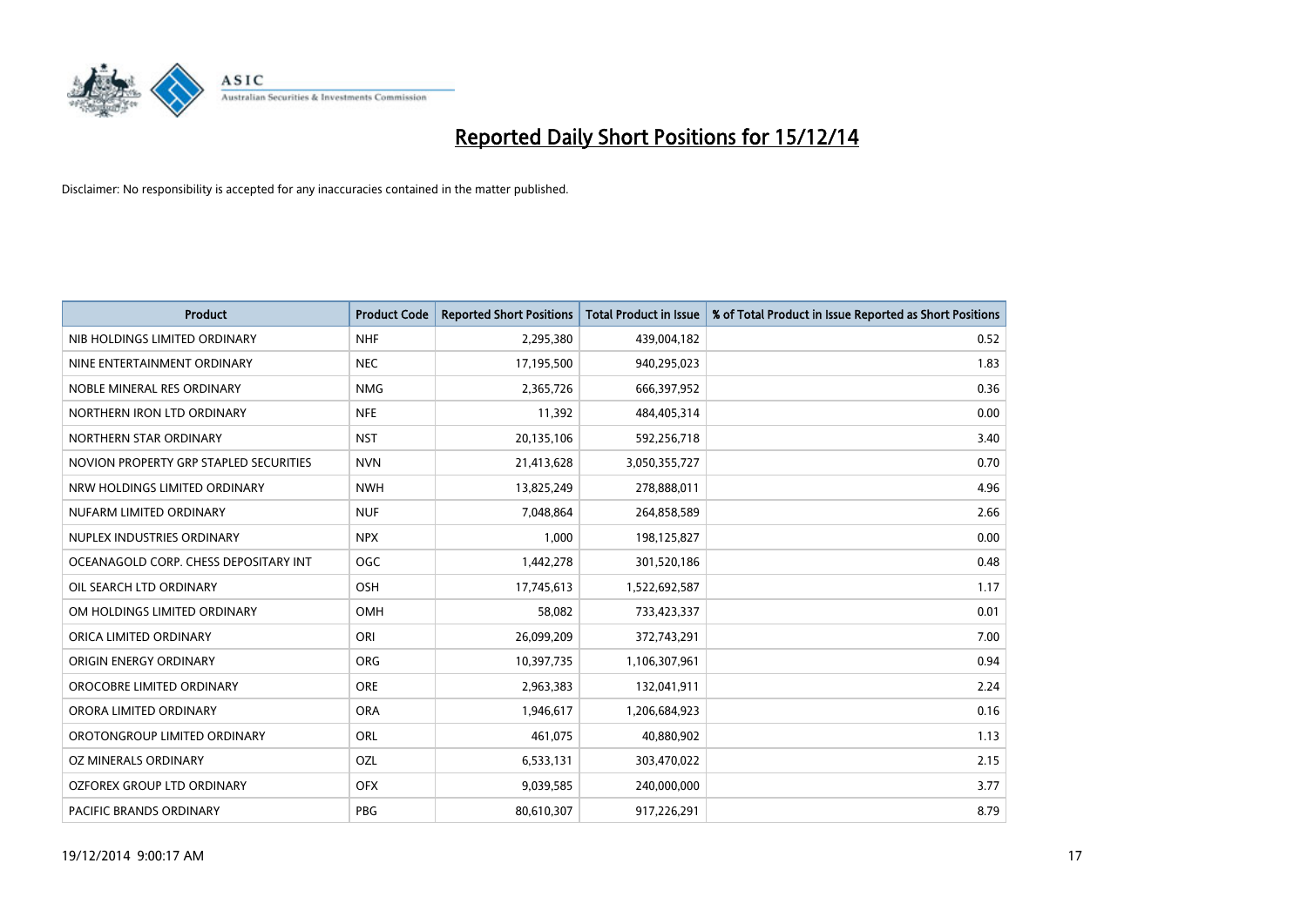

| <b>Product</b>                | <b>Product Code</b> | <b>Reported Short Positions</b> | <b>Total Product in Issue</b> | % of Total Product in Issue Reported as Short Positions |
|-------------------------------|---------------------|---------------------------------|-------------------------------|---------------------------------------------------------|
| PACT GROUP HLDGS LTD ORDINARY | <b>PGH</b>          | 2,316,670                       | 294,097,961                   | 0.79                                                    |
| PALADIN ENERGY LTD ORDINARY   | <b>PDN</b>          | 144,686,231                     | 1,303,148,226                 | 11.10                                                   |
| PANAUST LIMITED ORDINARY      | <b>PNA</b>          | 1,257,997                       | 636,599,496                   | 0.20                                                    |
| PANORAMIC RESOURCES ORDINARY  | PAN                 | 550,290                         | 322,275,824                   | 0.17                                                    |
| PANTERRA GOLD LTD ORDINARY    | PGI                 | $\mathbf{1}$                    | 846,215,609                   | 0.00                                                    |
| PAPERLINX LIMITED ORDINARY    | <b>PPX</b>          | 57,743                          | 665, 181, 261                 | 0.01                                                    |
| PATTIES FOODS LTD ORDINARY    | <b>PFL</b>          | 9,001                           | 139,234,153                   | 0.01                                                    |
| PEET LIMITED ORDINARY         | <b>PPC</b>          | 52,776                          | 474,623,750                   | 0.01                                                    |
| PENINSULA ENERGY LTD ORDINARY | <b>PEN</b>          | 4,000,000                       | 3,439,682,002                 | 0.12                                                    |
| PERPETUAL LIMITED ORDINARY    | <b>PPT</b>          | 1,154,940                       | 46,574,426                    | 2.48                                                    |
| PERSEUS MINING LTD ORDINARY   | PRU                 | 21,782,944                      | 526,656,401                   | 4.14                                                    |
| PHARMAXIS LTD ORDINARY        | <b>PXS</b>          | 501,000                         | 310,265,349                   | 0.16                                                    |
| PHOSPHAGENICS LTD. ORDINARY   | POH                 | 43,750                          | 1,261,965,957                 | 0.00                                                    |
| PLATINUM ASSET ORDINARY       | <b>PTM</b>          | 2,194,291                       | 581,267,982                   | 0.38                                                    |
| PLATINUM AUSTRALIA ORDINARY   | <b>PLA</b>          | 836,127                         | 504,968,043                   | 0.17                                                    |
| PLATINUM CAPITAL LTD ORDINARY | <b>PMC</b>          | 503                             | 232,190,254                   | 0.00                                                    |
| PMP LIMITED ORDINARY          | <b>PMP</b>          | 27,581                          | 323,781,124                   | 0.01                                                    |
| POSEIDON NICK LTD ORDINARY    | <b>POS</b>          | 1,903,830                       | 677,461,170                   | 0.28                                                    |
| PRANA BIOTECHNOLOGY ORDINARY  | PBT                 | 2,326,709                       | 488,936,960                   | 0.48                                                    |
| PREMIER INVESTMENTS ORDINARY  | <b>PMV</b>          | 522,518                         | 155,900,075                   | 0.34                                                    |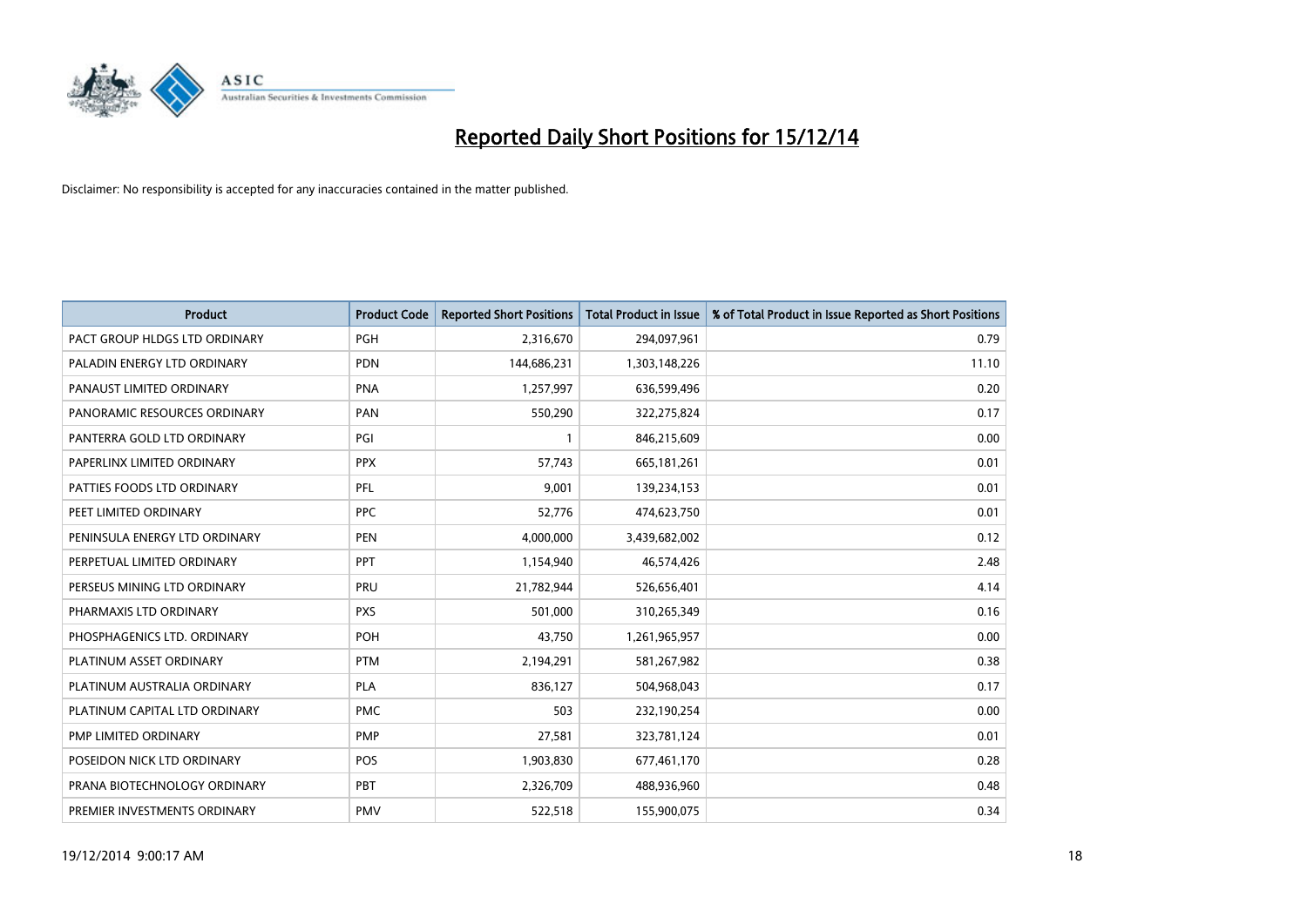

| <b>Product</b>                      | <b>Product Code</b> | <b>Reported Short Positions</b> | <b>Total Product in Issue</b> | % of Total Product in Issue Reported as Short Positions |
|-------------------------------------|---------------------|---------------------------------|-------------------------------|---------------------------------------------------------|
| PRIMARY HEALTH CARE ORDINARY        | PRY                 | 28,087,738                      | 512,130,550                   | 5.48                                                    |
| PRIME MEDIA GRP LTD ORDINARY        | <b>PRT</b>          | 1,108,121                       | 366,330,303                   | 0.30                                                    |
| PROGRAMMED ORDINARY                 | <b>PRG</b>          | 269,253                         | 118,651,911                   | 0.23                                                    |
| PURA VIDA ENERGY NL ORDINARY        | <b>PVD</b>          | 202,380                         | 130,130,698                   | 0.16                                                    |
| <b>QANTAS AIRWAYS ORDINARY</b>      | QAN                 | 5,239,546                       | 2,196,330,250                 | 0.24                                                    |
| OBE INSURANCE GROUP ORDINARY        | <b>OBE</b>          | 14,898,915                      | 1,364,945,301                 | 1.09                                                    |
| <b>QUBE HOLDINGS LTD ORDINARY</b>   | <b>QUB</b>          | 2,846,716                       | 1,054,428,076                 | 0.27                                                    |
| RAMSAY HEALTH CARE ORDINARY         | <b>RHC</b>          | 461,882                         | 202,081,252                   | 0.23                                                    |
| <b>RCG CORPORATION LTD ORDINARY</b> | <b>RCG</b>          | 317,246                         | 263,808,625                   | 0.12                                                    |
| <b>RCR TOMLINSON ORDINARY</b>       | <b>RCR</b>          | 491,940                         | 139,000,806                   | 0.35                                                    |
| <b>REA GROUP ORDINARY</b>           | <b>REA</b>          | 2,344,401                       | 131,714,699                   | 1.78                                                    |
| RECALL HOLDINGS LTD ORDINARY        | <b>REC</b>          | 2,323,701                       | 313,149,677                   | 0.74                                                    |
| RECKON LIMITED ORDINARY             | <b>RKN</b>          | 1,407,011                       | 112,084,762                   | 1.26                                                    |
| <b>RED 5 LIMITED ORDINARY</b>       | <b>RED</b>          | 174,740                         | 759,451,008                   | 0.02                                                    |
| <b>RED FORK ENERGY ORDINARY</b>     | <b>RFE</b>          | 112,160                         | 501,051,719                   | 0.02                                                    |
| REDBANK ENERGY LTD ORDINARY         | <b>AEI</b>          | 13                              | 786,287                       | 0.00                                                    |
| REED RESOURCES LTD ORDINARY         | <b>RDR</b>          | 2,000                           | 499,453,895                   | 0.00                                                    |
| REGIONAL EXPRESS ORDINARY           | <b>REX</b>          | 47,916                          | 110,154,375                   | 0.04                                                    |
| REGIS HEALTHCARE LTD ORDINARY       | <b>REG</b>          | 2,295,546                       | 300, 345, 797                 | 0.76                                                    |
| REGIS RESOURCES ORDINARY            | <b>RRL</b>          | 57,016,950                      | 499,781,595                   | 11.41                                                   |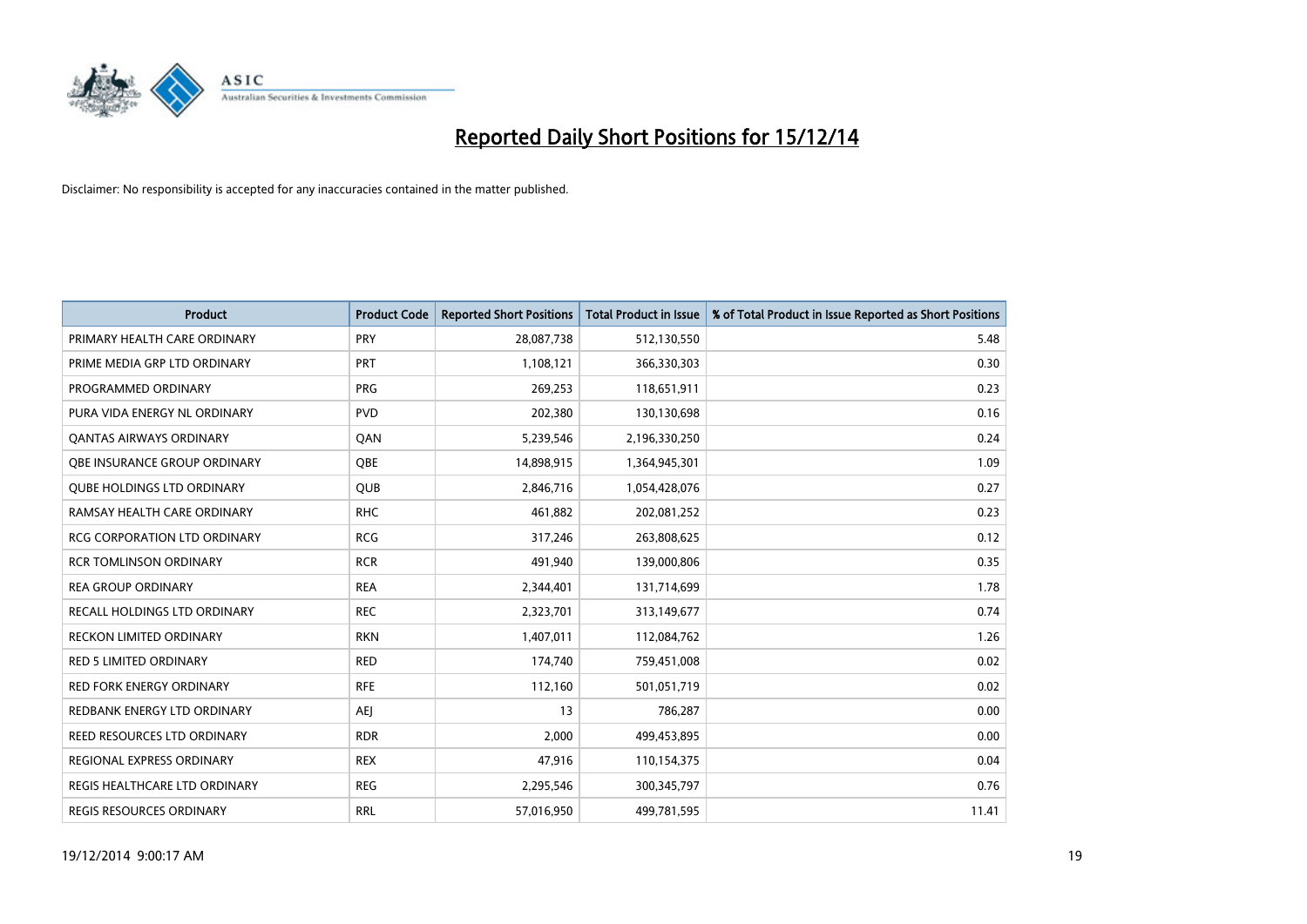

| <b>Product</b>                        | <b>Product Code</b> | <b>Reported Short Positions</b> | <b>Total Product in Issue</b> | % of Total Product in Issue Reported as Short Positions |
|---------------------------------------|---------------------|---------------------------------|-------------------------------|---------------------------------------------------------|
| RESMED INC CDI 10:1                   | <b>RMD</b>          | 41,052,381                      | 1,397,522,030                 | 2.94                                                    |
| RESOLUTE MINING ORDINARY              | <b>RSG</b>          | 20,439,166                      | 641,189,223                   | 3.19                                                    |
| <b>RESOURCE GENERATION ORDINARY</b>   | <b>RES</b>          | 1,220                           | 581,380,338                   | 0.00                                                    |
| RETAIL FOOD GROUP ORDINARY            | <b>RFG</b>          | 4,573,711                       | 156,262,707                   | 2.93                                                    |
| REX MINERALS LIMITED ORDINARY         | <b>RXM</b>          | 970,992                         | 220,519,784                   | 0.44                                                    |
| <b>RHIPE LTD ORDINARY</b>             | <b>RHP</b>          | 300,000                         | 121,685,197                   | 0.25                                                    |
| RIO TINTO LIMITED ORDINARY            | <b>RIO</b>          | 4,032,838                       | 435,758,720                   | 0.93                                                    |
| ROC OIL COMPANY ORDINARY              | <b>ROC</b>          | 634,333                         | 687,618,400                   | 0.09                                                    |
| ROX RESOURCES ORDINARY                | <b>RXL</b>          | 5,523,255                       | 849,673,095                   | 0.65                                                    |
| ROYAL WOLF HOLDINGS ORDINARY          | <b>RWH</b>          | 187,730                         | 100,387,052                   | 0.19                                                    |
| RXP SERVICES LTD ORDINARY             | <b>RXP</b>          | 40,000                          | 137,040,466                   | 0.03                                                    |
| SAI GLOBAL LIMITED ORDINARY           | SAI                 | 805,831                         | 211,761,727                   | 0.38                                                    |
| SALMAT LIMITED ORDINARY               | <b>SLM</b>          | 101,446                         | 159,812,799                   | 0.06                                                    |
| SAMSON OIL & GAS LTD ORDINARY         | SSN                 | 11,749,300                      | 2,837,782,022                 | 0.41                                                    |
| SANDFIRE RESOURCES ORDINARY           | <b>SFR</b>          | 2,808,469                       | 155,950,968                   | 1.80                                                    |
| <b>SANTOS LTD ORDINARY</b>            | <b>STO</b>          | 6,235,580                       | 982,274,975                   | 0.63                                                    |
| SARACEN MINERAL ORDINARY              | SAR                 | 13,482,847                      | 792,784,738                   | 1.70                                                    |
| SCA PROPERTY GROUP STAPLED SECURITIES | <b>SCP</b>          | 22,493,013                      | 648,628,320                   | 3.47                                                    |
| <b>SCENTRE GRP STAPLED</b>            | SCG                 | 23,907,194                      | 5,324,296,678                 | 0.45                                                    |
| SEDGMAN LIMITED ORDINARY              | <b>SDM</b>          | 1,128,550                       | 227,059,277                   | 0.50                                                    |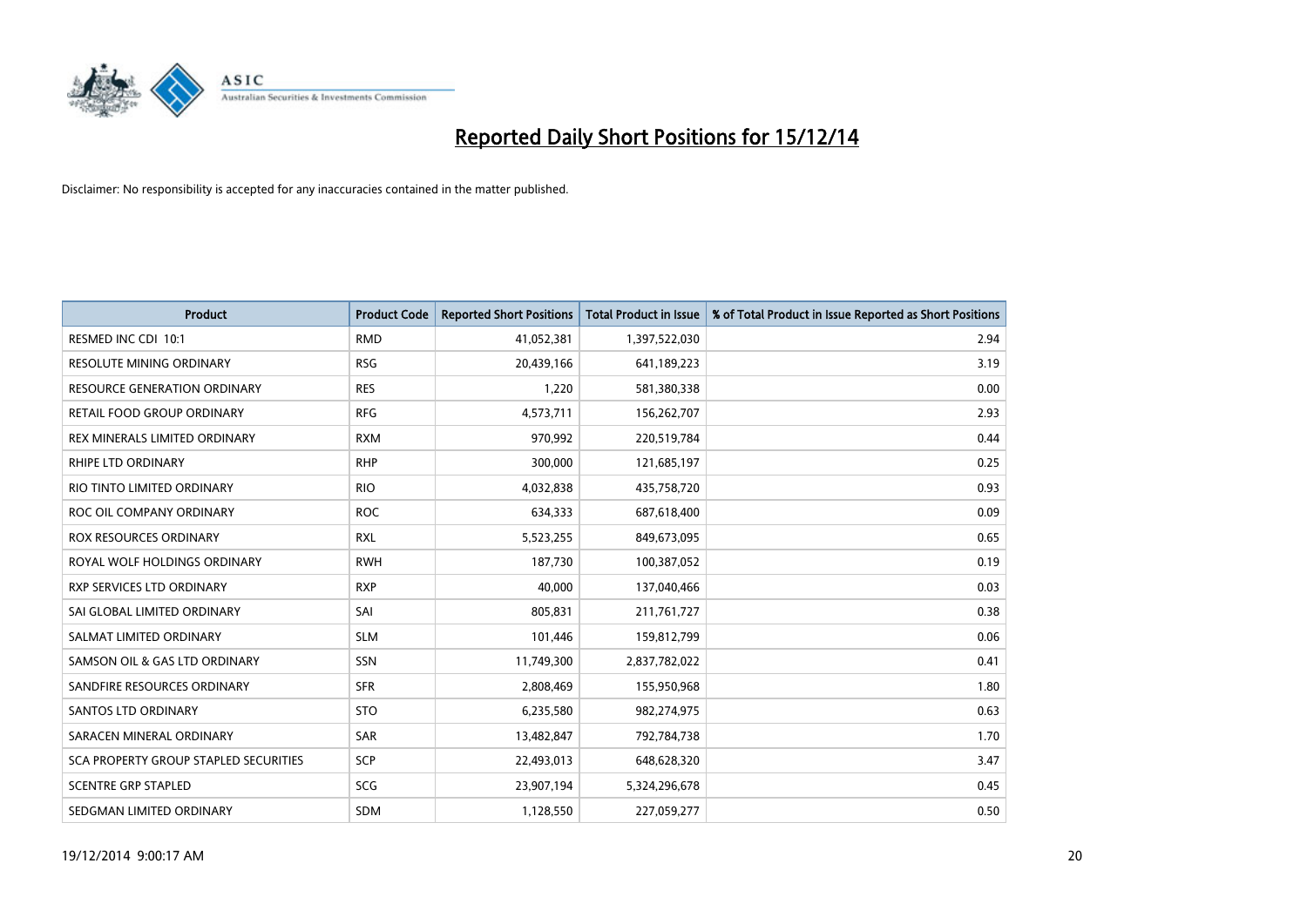

| <b>Product</b>                           | <b>Product Code</b> | <b>Reported Short Positions</b> | <b>Total Product in Issue</b> | % of Total Product in Issue Reported as Short Positions |
|------------------------------------------|---------------------|---------------------------------|-------------------------------|---------------------------------------------------------|
| SEEK LIMITED ORDINARY                    | <b>SEK</b>          | 9,436,805                       | 342,335,122                   | 2.76                                                    |
| SELECT HARVESTS ORDINARY                 | <b>SHV</b>          | 1,138,948                       | 70,940,874                    | 1.61                                                    |
| SENEX ENERGY LIMITED ORDINARY            | <b>SXY</b>          | 64,388,253                      | 1,149,657,377                 | 5.60                                                    |
| SERVICE STREAM ORDINARY                  | SSM                 | 30                              | 386,389,873                   | 0.00                                                    |
| SEVEN GROUP HOLDINGS ORDINARY            | <b>SVW</b>          | 6,496,158                       | 299,199,240                   | 2.17                                                    |
| SEVEN WEST MEDIA LTD ORDINARY            | <b>SWM</b>          | 11,772,367                      | 999,160,872                   | 1.18                                                    |
| SEYMOUR WHYTE LTD ORDINARY               | SWL                 | 56,371                          | 87,647,595                    | 0.06                                                    |
| SG FLEET GROUP LTD ORDINARY              | SGF                 | 548,799                         | 242,691,826                   | 0.23                                                    |
| SHINE CORPORATE ORDINARY                 | SHJ                 | 134,820                         | 172,400,081                   | 0.08                                                    |
| SIGMA PHARMACEUTICAL ORDINARY            | <b>SIP</b>          | 23,484,092                      | 1,108,086,575                 | 2.12                                                    |
| SILEX SYSTEMS ORDINARY                   | <b>SLX</b>          | 7,453,440                       | 170,467,339                   | 4.37                                                    |
| SILVER CHEF LIMITED ORDINARY             | SIV                 | 10,971                          | 29,640,865                    | 0.04                                                    |
| SILVER LAKE RESOURCE ORDINARY            | <b>SLR</b>          | 27,422,601                      | 503,233,971                   | 5.45                                                    |
| SIMS METAL MGMT LTD ORDINARY             | SGM                 | 17,566,508                      | 204,691,883                   | 8.58                                                    |
| SINGAPORE TELECOMM. CHESS DEPOSITARY INT | SGT                 | 1,564,876                       | 124,214,351                   | 1.26                                                    |
| SINO GAS ENERGY ORDINARY                 | SEH                 | 11,866,176                      | 1,542,672,358                 | 0.77                                                    |
| SIRIUS RESOURCES NL ORDINARY             | <b>SIR</b>          | 16,817,296                      | 341,438,269                   | 4.93                                                    |
| SIRTEX MEDICAL ORDINARY                  | <b>SRX</b>          | 169,734                         | 56,530,231                    | 0.30                                                    |
| SKILLED GROUP LTD ORDINARY               | <b>SKE</b>          | 5,077,167                       | 235,753,791                   | 2.15                                                    |
| SKY NETWORK ORDINARY                     | <b>SKT</b>          | 11,556,116                      | 389,139,785                   | 2.97                                                    |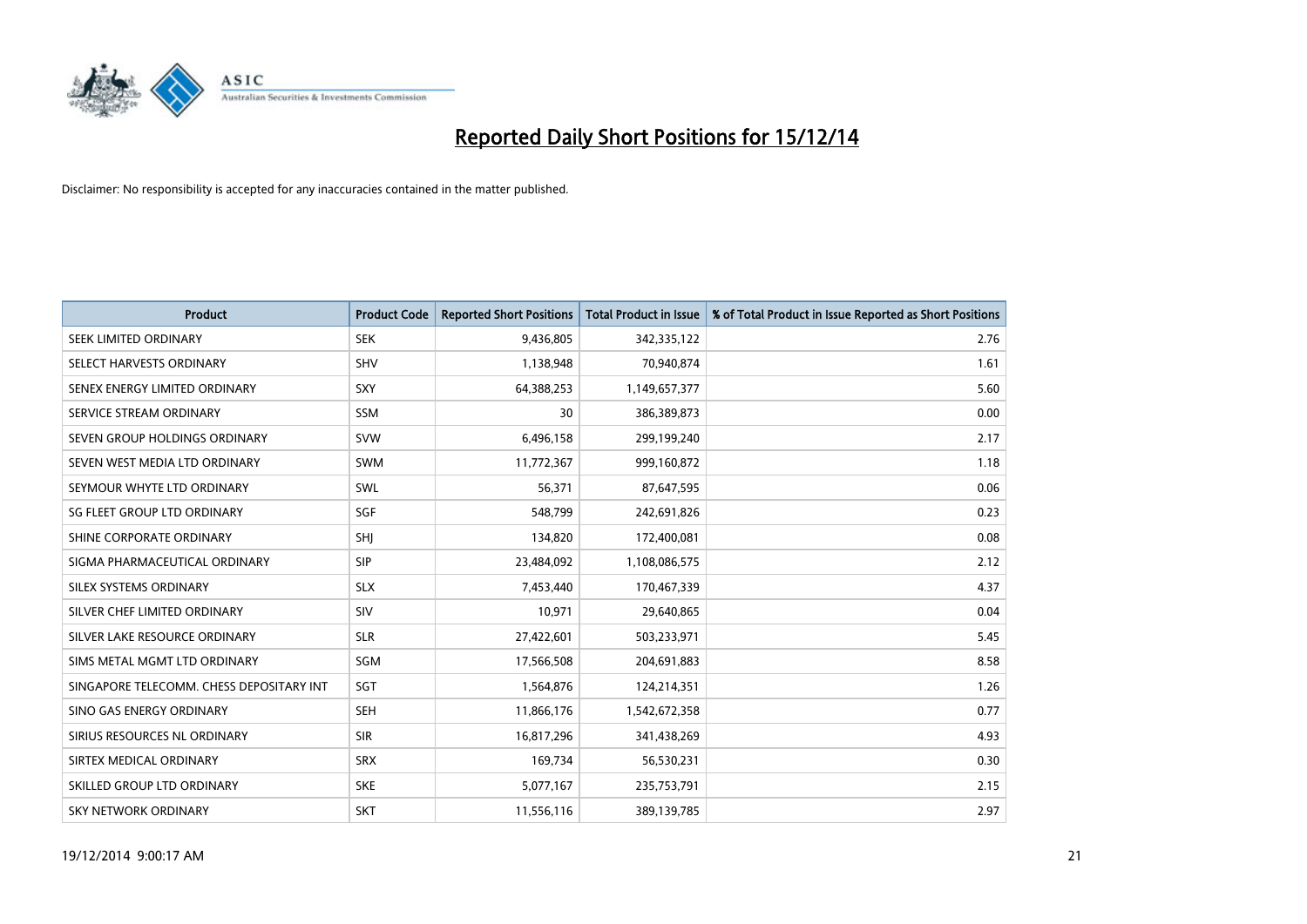

| <b>Product</b>                           | <b>Product Code</b> | <b>Reported Short Positions</b> | <b>Total Product in Issue</b> | % of Total Product in Issue Reported as Short Positions |
|------------------------------------------|---------------------|---------------------------------|-------------------------------|---------------------------------------------------------|
| SKYCITY ENT GRP LTD ORDINARY             | <b>SKC</b>          | 9,068,039                       | 587,472,741                   | 1.54                                                    |
| <b>SLATER &amp; GORDON ORDINARY</b>      | SGH                 | 4,964,424                       | 208,695,621                   | 2.38                                                    |
| SMS MANAGEMENT, ORDINARY                 | SMX                 | 1,435,331                       | 69,394,537                    | 2.07                                                    |
| SONIC HEALTHCARE ORDINARY                | <b>SHL</b>          | 2,730,014                       | 401,194,056                   | 0.68                                                    |
| SOUL PATTINSON (W.H) ORDINARY            | SOL                 | 49,770                          | 239,395,320                   | 0.02                                                    |
| SPARK INFRASTRUCTURE STAPLED US PROHIBT. | SKI                 | 22,561,017                      | 1,466,360,128                 | 1.54                                                    |
| SPARK NEW ZEALAND ORDINARY               | <b>SPK</b>          | 7,912,645                       | 1,834,767,958                 | 0.43                                                    |
| SPDR 200 FUND ETF UNITS                  | <b>STW</b>          | 1,897                           | 47,446,865                    | 0.00                                                    |
| SPECIALTY FASHION ORDINARY               | <b>SFH</b>          | 31,994                          | 192,236,121                   | 0.02                                                    |
| SPOTLESS GRP HLD LTD ORDINARY            | <b>SPO</b>          | 31,011,048                      | 1,098,290,178                 | 2.82                                                    |
| ST BARBARA LIMITED ORDINARY              | <b>SBM</b>          | 10,230,807                      | 495,102,525                   | 2.07                                                    |
| STARPHARMA HOLDINGS ORDINARY             | SPL                 | 12,658,383                      | 319,058,325                   | 3.97                                                    |
| STEADFAST GROUP LTD ORDINARY             | <b>SDF</b>          | 18,917,252                      | 503,352,992                   | 3.76                                                    |
| STHN CROSS MEDIA ORDINARY                | SXL                 | 41,915,864                      | 731,319,622                   | 5.73                                                    |
| STOCKLAND UNITS/ORD STAPLED              | SGP                 | 8,006,555                       | 2,348,746,744                 | 0.34                                                    |
| STRAITS RES LTD. ORDINARY                | <b>SRO</b>          | 20,212                          | 1,217,730,293                 | 0.00                                                    |
| STW COMMUNICATIONS ORDINARY              | SGN                 | 5,245,296                       | 409,699,000                   | 1.28                                                    |
| SUNCORP GROUP LTD ORDINARY               | <b>SUN</b>          | 4,620,770                       | 1,286,600,980                 | 0.36                                                    |
| SUNDANCE ENERGY ORDINARY                 | <b>SEA</b>          | 3,918,063                       | 549,207,339                   | 0.71                                                    |
| SUNDANCE RESOURCES ORDINARY              | <b>SDL</b>          | 80,414,917                      | 3,082,028,456                 | 2.61                                                    |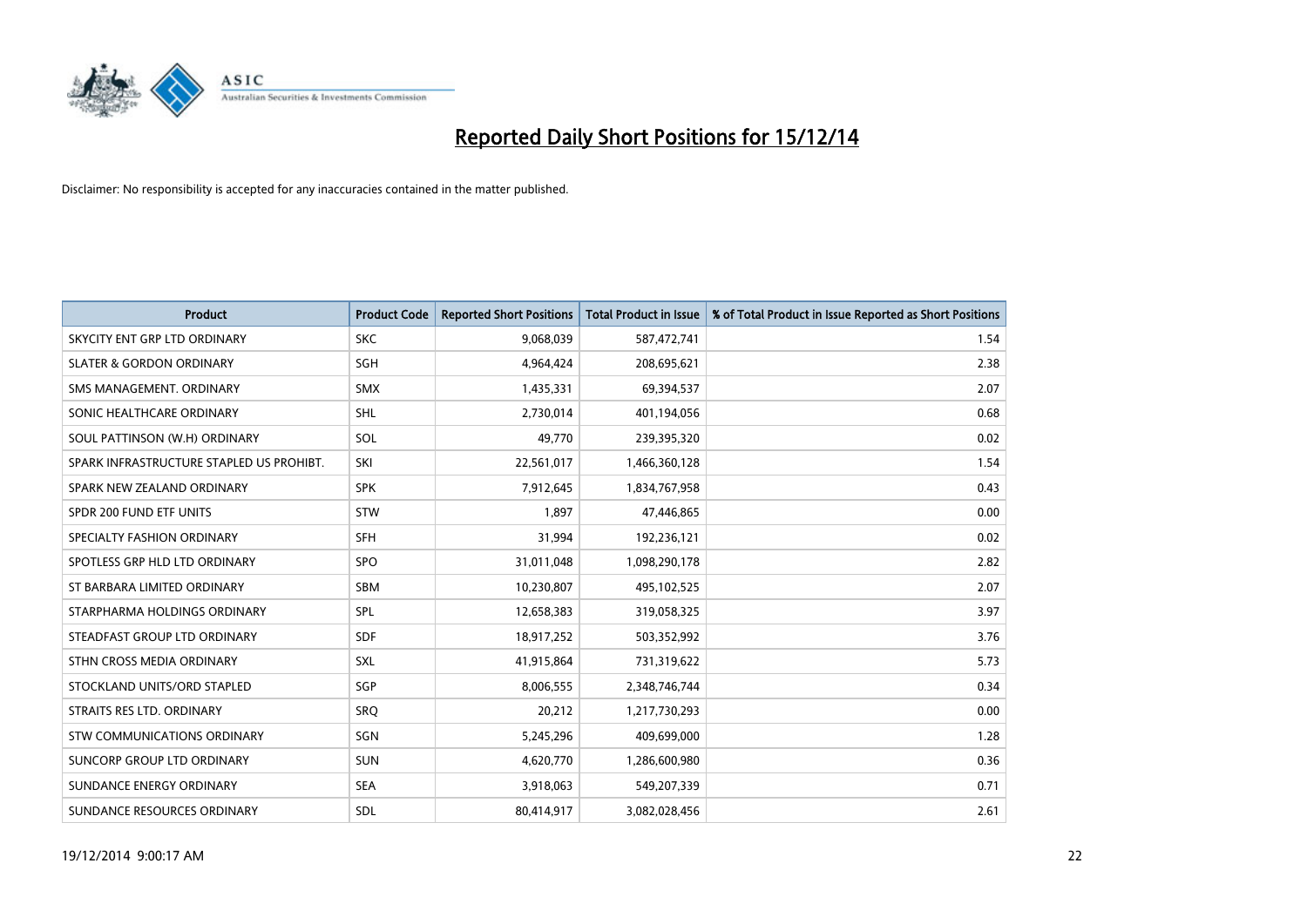

| <b>Product</b>                   | <b>Product Code</b> | <b>Reported Short Positions</b> | <b>Total Product in Issue</b> | % of Total Product in Issue Reported as Short Positions |
|----------------------------------|---------------------|---------------------------------|-------------------------------|---------------------------------------------------------|
| SUNLAND GROUP LTD ORDINARY       | <b>SDG</b>          | 117,426                         | 181,710,087                   | 0.06                                                    |
| SUPER RET REP LTD ORDINARY       | SUL                 | 18,319,374                      | 197,030,571                   | 9.30                                                    |
| <b>SWICK MINING ORDINARY</b>     | <b>SWK</b>          | 50,000                          | 217,643,703                   | 0.02                                                    |
| SYD AIRPORT STAPLED US PROHIBIT. | SYD                 | 40,003,617                      | 2,216,216,041                 | 1.81                                                    |
| SYRAH RESOURCES ORDINARY         | <b>SYR</b>          | 6,065,558                       | 164,135,076                   | 3.70                                                    |
| TABCORP HOLDINGS LTD ORDINARY    | <b>TAH</b>          | 14,474,289                      | 765,652,364                   | 1.89                                                    |
| TAP OIL LIMITED ORDINARY         | <b>TAP</b>          | 358,865                         | 243,186,639                   | 0.15                                                    |
| TASSAL GROUP LIMITED ORDINARY    | <b>TGR</b>          | 121,351                         | 146,897,115                   | 0.08                                                    |
| TATTS GROUP LTD ORDINARY         | <b>TTS</b>          | 28,894,391                      | 1,445,759,948                 | 2.00                                                    |
| <b>TECHNOLOGY ONE ORDINARY</b>   | <b>TNE</b>          | 3,599,898                       | 309,074,455                   | 1.16                                                    |
| TELSTRA CORPORATION. ORDINARY    | <b>TLS</b>          | 43,189,637                      | 12,225,655,836                | 0.35                                                    |
| TEN NETWORK HOLDINGS ORDINARY    | <b>TEN</b>          | 138,803,062                     | 2,630,984,596                 | 5.28                                                    |
| TERANGA GOLD CORP CDI 1:1        | <b>TGZ</b>          | 344,802                         | 73,048,329                    | 0.47                                                    |
| TFS CORPORATION LTD ORDINARY     | <b>TFC</b>          | 10,034,349                      | 326,983,445                   | 3.07                                                    |
| THE PAS GROUP LTD ORDINARY       | <b>PGR</b>          | 51,836                          | 136,690,860                   | 0.04                                                    |
| THE REJECT SHOP ORDINARY         | <b>TRS</b>          | 2,273,824                       | 28,844,648                    | 7.88                                                    |
| THINK CHILDCARE EDU ORDINARY     | <b>TNK</b>          | 467,488                         | 39,600,000                    | 1.18                                                    |
| THORN GROUP LIMITED ORDINARY     | <b>TGA</b>          | 399,388                         | 150,634,985                   | 0.27                                                    |
| <b>TIGER RESOURCES ORDINARY</b>  | <b>TGS</b>          | 6,969,007                       | 1,143,541,406                 | 0.61                                                    |
| TOLL HOLDINGS LTD ORDINARY       | <b>TOL</b>          | 27,387,574                      | 717,437,878                   | 3.82                                                    |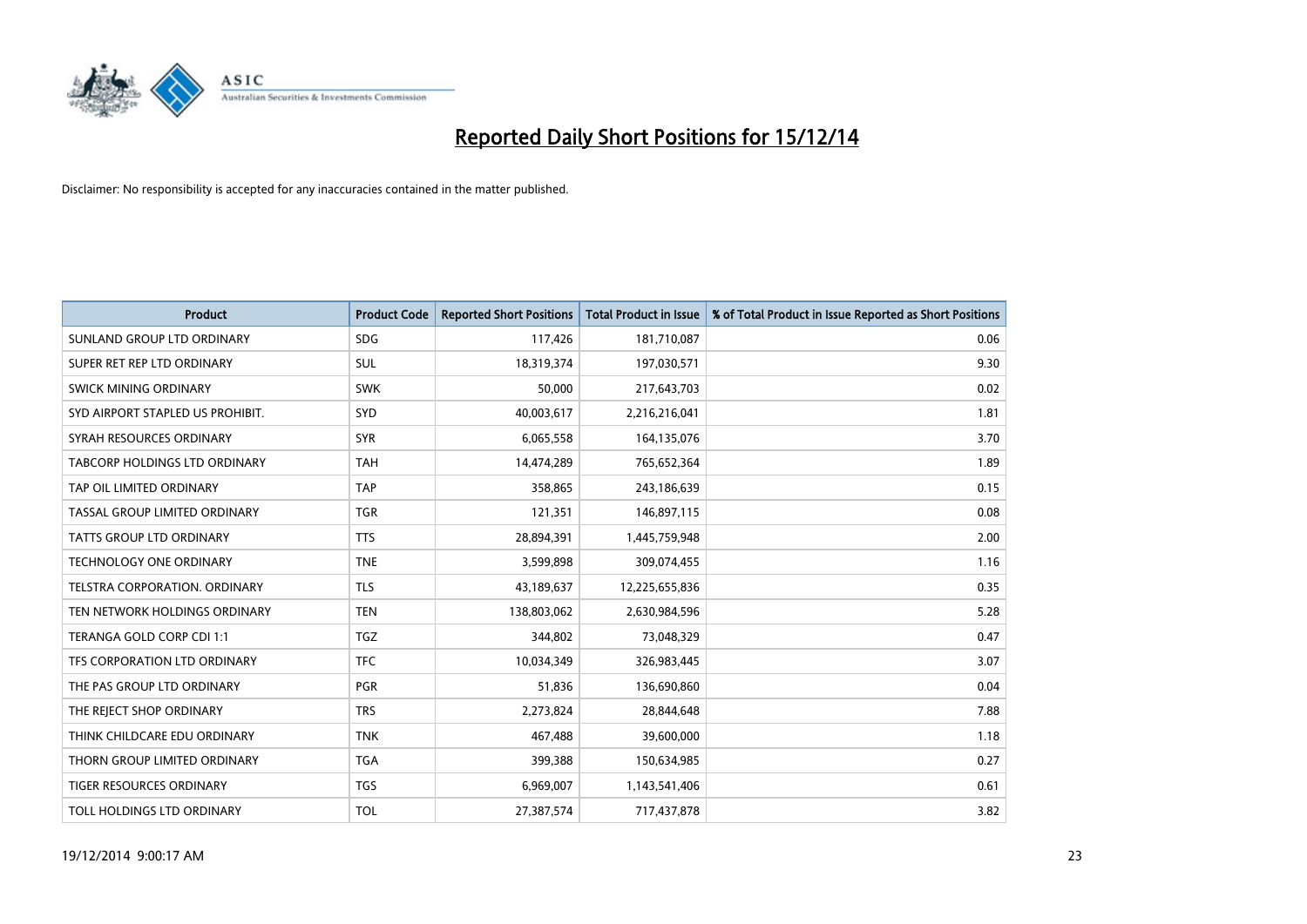

| <b>Product</b>                       | <b>Product Code</b> | <b>Reported Short Positions</b> | <b>Total Product in Issue</b> | % of Total Product in Issue Reported as Short Positions |
|--------------------------------------|---------------------|---------------------------------|-------------------------------|---------------------------------------------------------|
| TORO ENERGY LIMITED ORDINARY         | <b>TOE</b>          | 33,202                          | 1,581,045,041                 | 0.00                                                    |
| TOWER LIMITED ORDINARY               | <b>TWR</b>          | 1,000                           | 178,145,130                   | 0.00                                                    |
| TOX FREE SOLUTIONS ORDINARY          | <b>TOX</b>          | 2,208,653                       | 133,752,359                   | 1.65                                                    |
| TPG TELECOM LIMITED ORDINARY         | <b>TPM</b>          | 12,525,802                      | 793,808,141                   | 1.58                                                    |
| <b>TRADE ME GROUP ORDINARY</b>       | <b>TME</b>          | 4,841,245                       | 396,830,595                   | 1.22                                                    |
| <b>TRANSFIELD SERVICES ORDINARY</b>  | <b>TSE</b>          | 6,180,612                       | 512,457,716                   | 1.21                                                    |
| TRANSPACIFIC INDUST, ORDINARY        | <b>TPI</b>          | 38,568,551                      | 1,579,648,778                 | 2.44                                                    |
| TRANSURBAN GROUP TRIPLE STAPLED SEC. | <b>TCL</b>          | 22,908,140                      | 1,906,390,878                 | 1.20                                                    |
| <b>TREASURY GROUP ORDINARY</b>       | <b>TRG</b>          | 189,061                         | 23,697,498                    | 0.80                                                    |
| TREASURY WINE ESTATE ORDINARY        | <b>TWE</b>          | 11,087,656                      | 651,261,403                   | 1.70                                                    |
| TRITON MIN LTD ORDINARY              | <b>TON</b>          | 30,855                          | 310,101,731                   | 0.01                                                    |
| TROY RESOURCES LTD ORDINARY          | <b>TRY</b>          | 6,197,194                       | 195,265,161                   | 3.17                                                    |
| UGL LIMITED ORDINARY                 | UGL                 | 20,890,591                      | 166,511,240                   | 12.55                                                   |
| UNILIFE CORPORATION CDI 6:1          | <b>UNS</b>          | 120,000                         | 275,307,258                   | 0.04                                                    |
| UNITY MINING LTD ORDINARY            | <b>UML</b>          | 319,871                         | 1,133,122,711                 | 0.03                                                    |
| UXC LIMITED ORDINARY                 | <b>UXC</b>          | 1,794,375                       | 331,468,991                   | 0.54                                                    |
| VEDA GROUP LTD ORDINARY              | <b>VED</b>          | 12,794,395                      | 842,055,406                   | 1.52                                                    |
| <b>VENTURE MINERALS ORDINARY</b>     | <b>VMS</b>          | 238,000                         | 287,320,170                   | 0.08                                                    |
| <b>VILLAGE ROADSHOW LTD ORDINARY</b> | <b>VRL</b>          | 1,137,919                       | 159,515,151                   | 0.71                                                    |
| VIRGIN AUS HLDG LTD ORDINARY         | VAH                 | 41,550,436                      | 3,524,912,131                 | 1.18                                                    |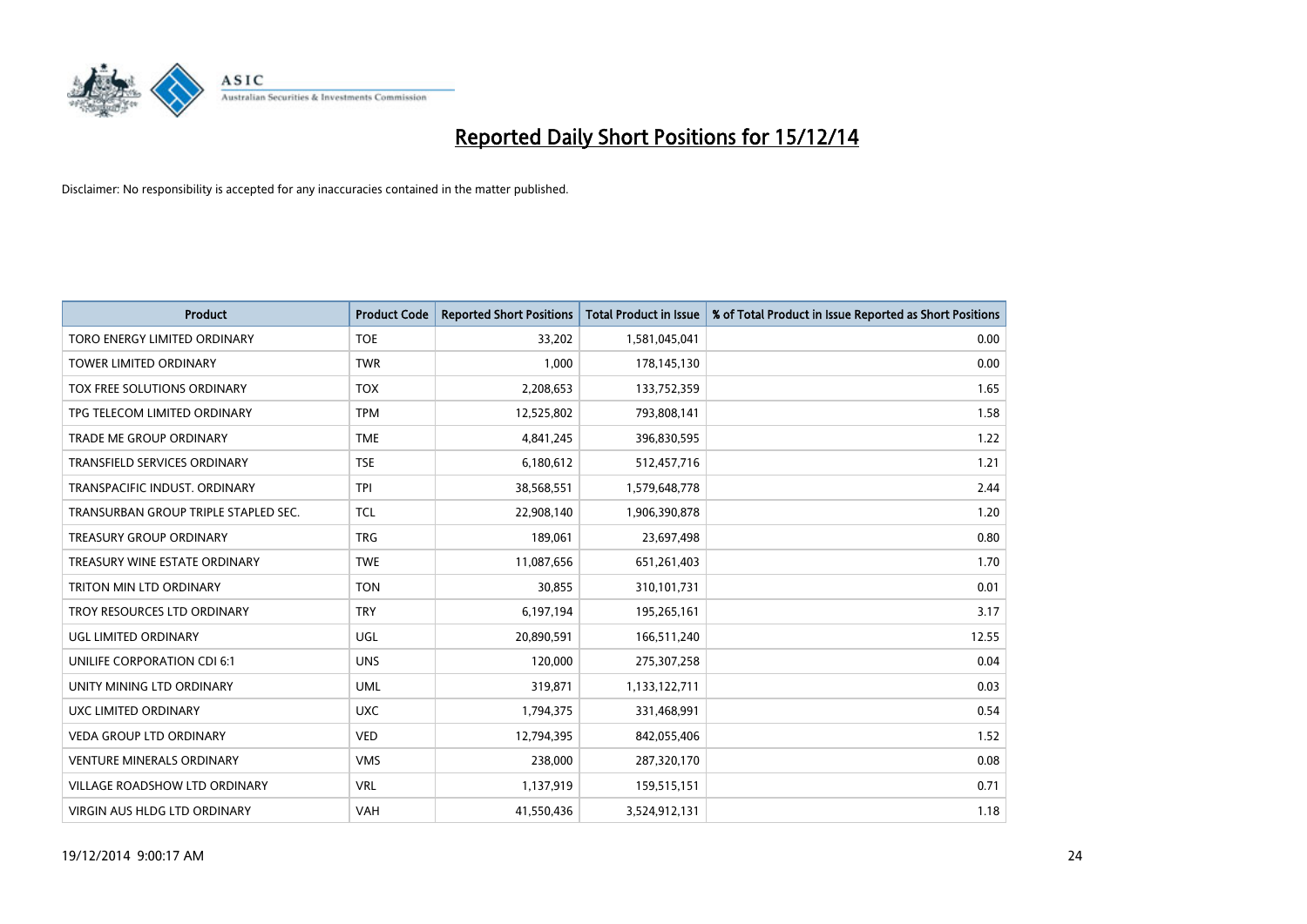

| <b>Product</b>                         | <b>Product Code</b> | <b>Reported Short Positions</b> | <b>Total Product in Issue</b> | % of Total Product in Issue Reported as Short Positions |
|----------------------------------------|---------------------|---------------------------------|-------------------------------|---------------------------------------------------------|
| <b>VIRTUS HEALTH LTD ORDINARY</b>      | <b>VRT</b>          | 5,723,517                       | 79,885,938                    | 7.16                                                    |
| <b>VISION EYE INSTITUTE ORDINARY</b>   | <b>VEI</b>          | 1,586,666                       | 178,873,554                   | 0.89                                                    |
| <b>VOCATION LTD ORDINARY</b>           | <b>VET</b>          | 8,419,029                       | 230,000,000                   | 3.66                                                    |
| <b>VOCUS COMMS LTD ORDINARY</b>        | <b>VOC</b>          | 940,261                         | 104,824,684                   | 0.90                                                    |
| WAM CAPITAL LIMITED ORDINARY           | <b>WAM</b>          | 171                             | 345,405,201                   | 0.00                                                    |
| WARRNAMBOOL CHEESE ORDINARY            | <b>WCB</b>          | 19                              | 56,098,797                    | 0.00                                                    |
| <b>WATPAC LIMITED ORDINARY</b>         | <b>WTP</b>          | 2,220,141                       | 189,258,397                   | 1.17                                                    |
| <b>WDS LIMITED ORDINARY</b>            | <b>WDS</b>          | 618,940                         | 144,740,614                   | 0.43                                                    |
| WEBIET LIMITED ORDINARY                | <b>WEB</b>          | 1,422,266                       | 79,397,959                    | 1.79                                                    |
| WESFARMERS LIMITED DEFERRED SETTLEMENT | WESDD               | 117                             | 1,123,496,295                 | 0.00                                                    |
| WESFARMERS LIMITED ORDINARY            | <b>WES</b>          | 6,114,742                       | 1,123,752,517                 | 0.54                                                    |
| WESTERN AREAS LTD ORDINARY             | <b>WSA</b>          | 17,806,575                      | 232,580,131                   | 7.66                                                    |
| WESTERN DESERT RES. ORDINARY           | <b>WDR</b>          | 2,490,070                       | 620,049,919                   | 0.40                                                    |
| WESTERN DESERT RES. RIGHTS 31-MAR-14   | <b>WDRR</b>         | 17,835                          | 120,009,662                   | 0.01                                                    |
| <b>WESTFIELD CORP STAPLED</b>          | WFD                 | 4,963,157                       | 2,078,089,686                 | 0.24                                                    |
| WESTFIELD GROUP ORD/UNIT STAPLED SEC   | <b>WDC</b>          | 945,234                         | 2,078,089,686                 | 0.05                                                    |
| WESTPAC BANKING CORP ORDINARY          | <b>WBC</b>          | 34,823,217                      | 3,109,048,309                 | 1.12                                                    |
| WHITE ENERGY COMPANY ORDINARY          | <b>WEC</b>          | 86,950                          | 328,374,494                   | 0.03                                                    |
| WHITEHAVEN COAL ORDINARY               | <b>WHC</b>          | 93,643,680                      | 1,025,760,027                 | 9.13                                                    |
| WIDE BAY AUST LTD ORDINARY             | <b>WBB</b>          | 1,201                           | 36,796,608                    | 0.00                                                    |